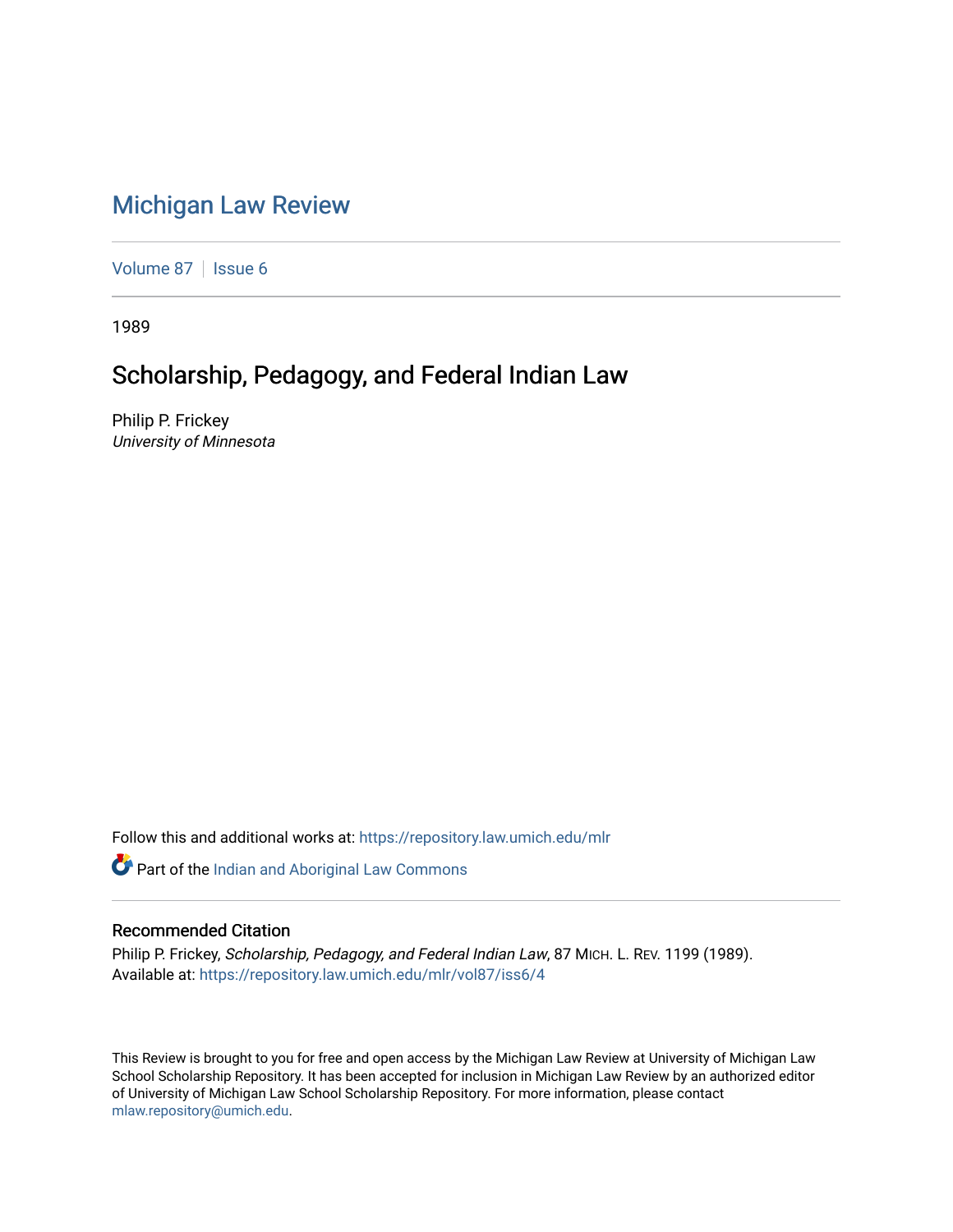### **SCHOLARSHIP, PEDAGOGY, AND FEDERAL INDIAN LAW**

#### *Philip* P. *Frickey\**

AMERICAN INDIAN LAW IN A NUTSHELL. Second Edition. By Wil*liam C. Canby, Jr.* St. Paul: West Publishing Co. 1988. Pp. xliii, 336. \$ 12.95.

What follows is largely a review in search of a book. That alone hardly makes this essay unique, since law reviews publish a wide variety of things under the rubric of book reviews. Yet using a nutshell even as a point of departure for a broader discussion about a field of law will probably strike many as atypical, if not bizarre. Because nutshells are study aids for law students, law professors tend to dismiss them as beside the scholarly point — they are seen as too succinct and summary to be worthy of critical attention.<sup>1</sup> This reaction ignores two important variables: the aspirations of the author and the alternative sources of exposition in the particular field of law. If the author sees herself as providing analysis and perspective, not just an understandable array of rules, the reader may well see through the black letter superstructure and better grasp the fundamental nature of that area of the law. Even a work designed primarily as a study aid might fill part of a scholarly void if other general sources in the area are either focused differently or nonexistent.

As a student a decade ago, I remember encountering two nutshells of scholarly note: one on federal jurisdiction, by David Currie,2 the other on criminal procedure, by Jerold Israel and Wayne LaFave.3 From the perspective of a student, these nutshells were valuable because they presented more than a concise synthesis of the state of the law. These nutshells encouraged readers to analyze, not memorize. Later, as a law clerk in the federal courts, I turned to the Israel and LaFave nutshell frequently, in part because there was nothing else that could be consulted as quickly and painlessly. In retrospect, I suspect

2. D. CURRIE, FEDERAL JURISDICTION IN A NUTSHELL (1976).

3. J. lsRAEL & W. LAFAVE, CRIMINAL PROCEDURE IN A NUTSHELL (2d ed. 1975). No doubt there were other superior nutshells in my student days, but the Currie book and the Israel and LaFave book are the ones that I still remember as being highly useful.

<sup>\*</sup> Associate Professor of Law, University of Minnesota. B.A. 1975, University of Kansas; J.D. 1978, University of Michigan. - Ed. Carol Chomsky, William Eskridge, Daniel Farber, Nell Jessup Newton, Gerald Torres, and Robert A. Williams, Jr. provided helpful comments on an earlier draft.

<sup>1.</sup> *See* Conkle, Book Review, 5 CONST. COMMENTARY 214, 214-15 (1988). Professor Conkle identified this stereotype but did not fall victim to it.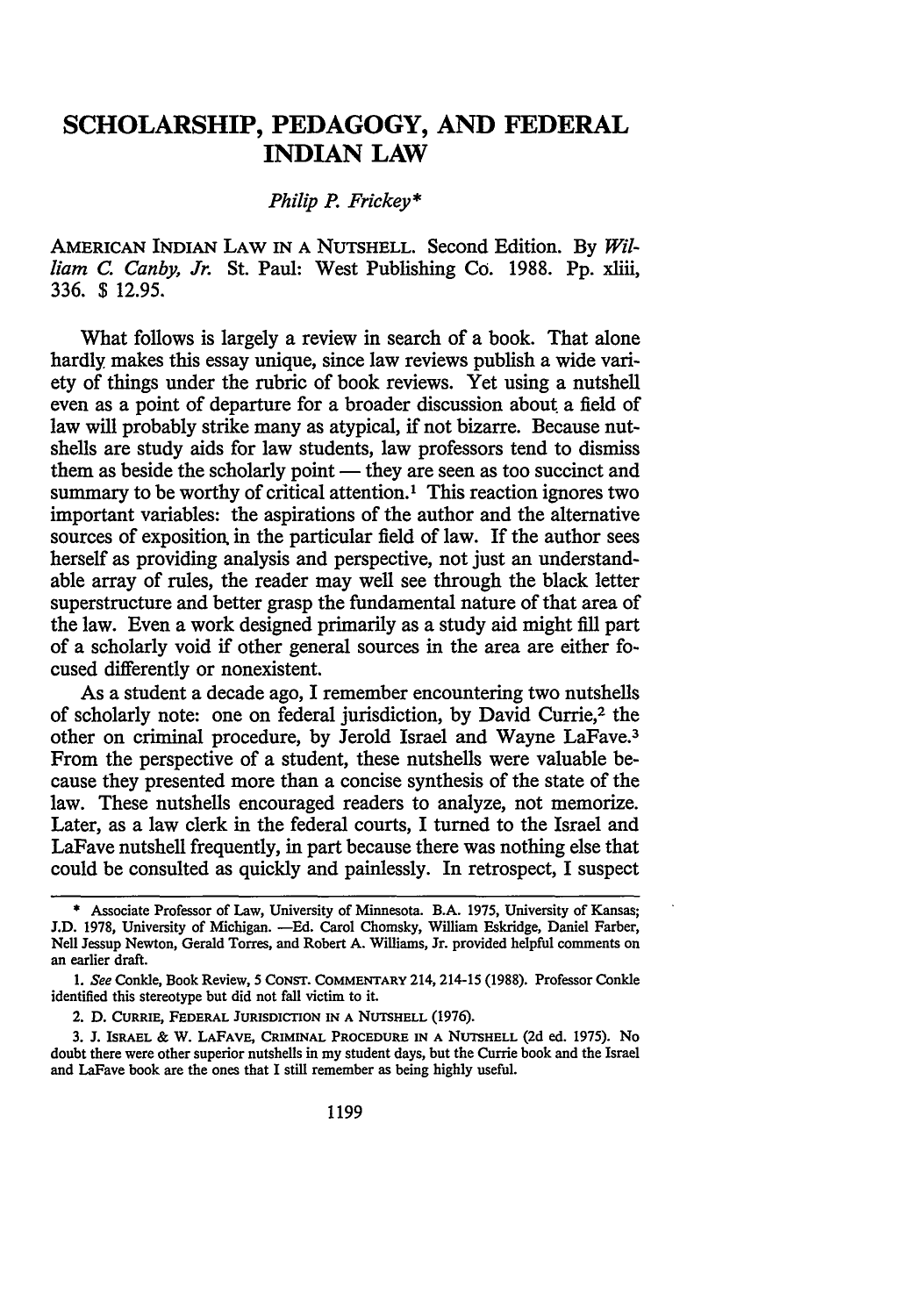that Israel and LaFave were led to create such a thoughtful nutshell not only because of their own scholarly bent, but also because there was no general treatise or hornbook on criminal procedure.<sup>4</sup> They have since filled that void themselves, expanding their nutshell into a multi-volume treatise for practitioners<sup>5</sup> and a one-volume hornbook for students.<sup>6</sup>

Federal Indian law<sup>7</sup> is in somewhat the same position today as criminal procedure was a decade ago. There is a thorough one-volume treatise published in 1982, *Handbook of Federal Indian Law,* 8 but it is becoming outdated and, in any event, seems focused more on the problems of the practitioner than those of the law professor or student.<sup>9</sup> Unlike criminal procedure, however, there has been relatively little scholarly writing of a general nature about federal Indian law. *Yet,* even in such a sparse field, the publication of a nutshell is unlikely to have any significant scholarly impact. The formidable requirements of the nutshell format  $-$  severe length limitations coupled with the primary goal of analyzing the law simply and clearly for student consumption - make that impossible. But an excellent nutshell can assist, perhaps even encourage, the scholarly mission by stimulating an analytical approach to law school teaching and learning. The nature of federal Indian law, coupled with the absence of any convenient onevolume scholarly treatment, makes this kind of opportunity peculiarly available even for the lowly nutshell.

Judge William Canby first exploited this opening in 1981, when the first edition of his nutshell on federal Indian law was published. 10 A second edition recently appeared.<sup>11</sup> For those of us who teach in this area, the publication of the second edition is a welcome event that,

7. By "federal Indian law," I mean simply federal law concerning Native Americans. Since this is the conventional name for the field, I will use it even though it perpetuates a misnomer relating to Christopher Columbus' geographical confusion.

9. *See infra* text accompanying notes 68 & 74-81.

<sup>4.</sup> Indeed, Jaw review writing sometimes treated Israel and Lafave's nutshell much like a treatise, which indicated both the quality of the book and the Jack of alternatives. *See, e.g.,* Note, *A Reconsideration of the* Katz *Expectation of Privacy Test, 16* MICH. L. REV. 154, 167 n.59, 174 nn.93 & *95* (1977).

*<sup>5.</sup>* W. LAFAVE & J. ISRAEL, CRIMINAL PROCEDURE (1984).

<sup>6.</sup> w. LAFAVE & J. ISRAEL, CRIMINAL PROCEDURE (1985). The nutshell remains, however, in updated form. *See* J. ISRAEL & w. LAFAVE, CRIMINAL PROCEDURE IN A NUTSHELL (4th ed. 1988).

<sup>8.</sup> FELIX s. CoHEN'S HANDBOOK OF FEDERAL INDIAN LAW (R. Strickland ed. 1982) [hereinafter HANDBOOK OF FEDERAL INDIAN LAW]. This volume is a substantial updating of the classic work in the field by Felix Cohen, see F. COHEN, HANDBOOK OF FEDERAL INDIAN LAW (1942). Cohen's book should not be confused with a 1958 volume issued by the Department of the Interior that purported simply to update the 1942 book but in fact took a much less generous approach to tribal sovereignty and Native American rights. *See* OFFICE OF THE SOLICITOR, U.S. DEPT. OF THE INTERIOR, FEDERAL INDIAN LAW (1958).

<sup>10.</sup> W. CANBY, AMERICAN INDIAN LAW IN A NUTSHELL (1981).

<sup>11.</sup> W. CANBY, AMERICAN INDIAN LAW IN A NUTSHELL (2d ed. 1988).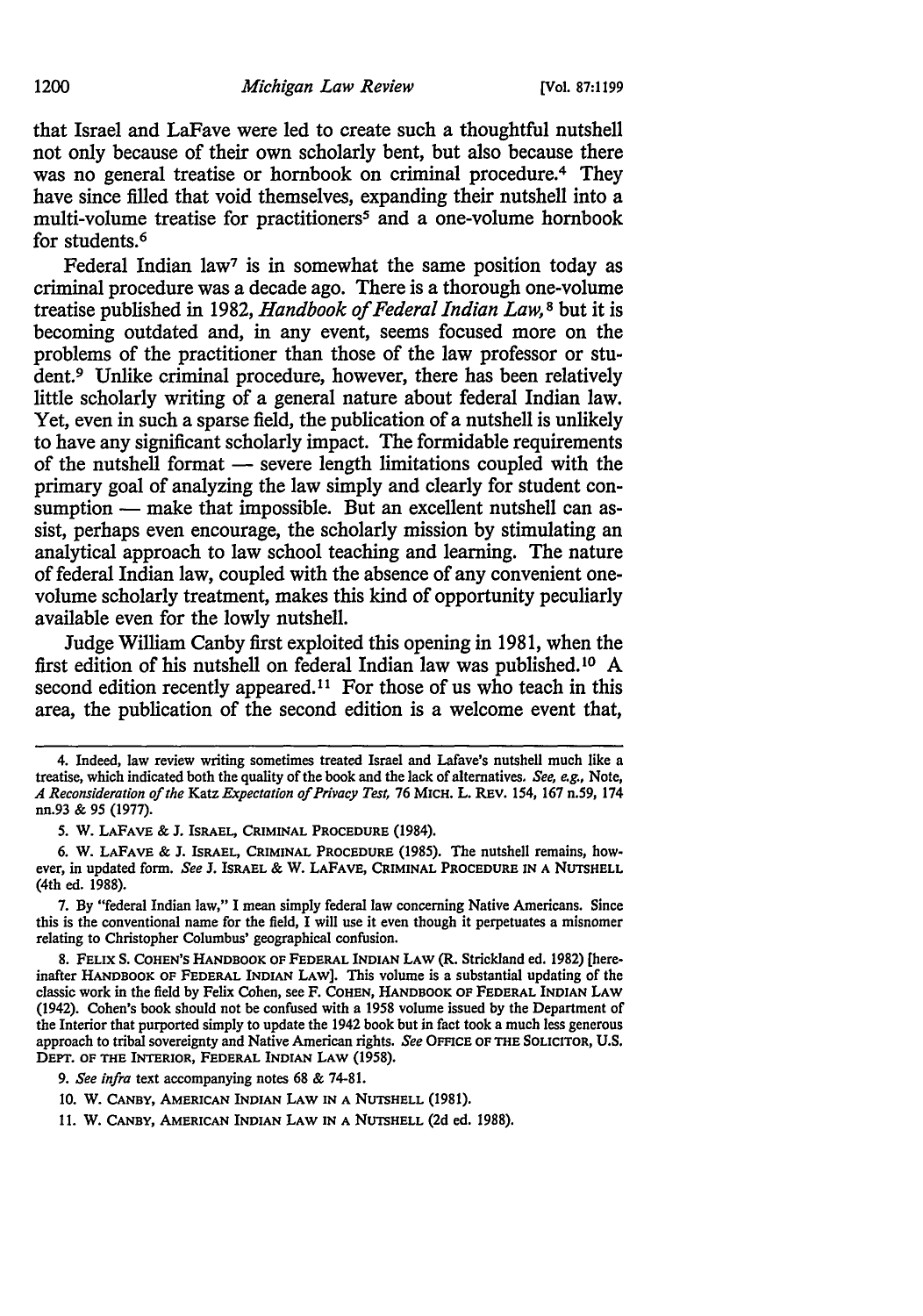notwithstanding the limitations of the nutshell format, should contribute to our scholarship as well as to our students' learning.12 To understand why requires a look at both the peculiar nature of federal Indian law and the other general scholarship in this area. This examination, in turn, leads to some insights about an agenda for future scholarship, including the need for a scholarly hornbook. In the last analysis, evaluating the nutshell in a broad context illuminates much about the strengths and weaknesses of this area of law.

I

Over one hundred years ago, a *Harvard Law Review* article proclaimed that "[t]he American student could select few single subjects the survey of which would bring under view a greater variety of important general principles, or afford more scope for forensic reasoning in the application of such principles, than the law relating to Indians."<sup>13</sup> Today, the few students who survey federal Indian law  $-$  in academic year 1987-1988, only thirty-four American law professors indicated that they offered such a course or seminar<sup>14</sup> - would probably be amused by this century-old assertion. The important general principles in this field seem conflicting and confounding, regardless of the student's forensic reasoning skills.<sup>15</sup> Although seemingly amenable to black letter rule "codification" on the surface, federal Indian law, upon careful examination, may often appear closer to the novelist Mark Harris' card game TEGWAR — "The Exciting Game Without" Any Rules"<sup>16</sup>  $-$  except that the federal government always gets to deal.

In my experience, students and novice professors alike initially find that learning, teaching, and writing about federal Indian law are foreign experiences. There are probably myriad reasons why this is so, but I wish to dwell upon five. Each demonstrates that federal Indian law desperately needs a single source — and a good nutshell helps, for starters - that is current, broad in scope, and analytical and detached in outlook.

First, federal Indian law is highly complicated and often inconsistent. To take just one complicated example, consider the authority of the federal government, the states, and the tribes to exercise sovereignty over Indian country. State authority to regulate in Indian

<sup>12.</sup> For enthusiasm of a somewhat different sort about the first edition of Canby's nutshell, see Clinton, Book Review, 33 J. LEGAL EDUC. 377 (1983).

<sup>13.</sup> Abbott, *Indians and the Law,* 2 HARV. L. REv. 167, 167 (1888).

<sup>14.</sup> AssOCIATION OF AM. LAW SCHOOLS, DIRECTORY OF LAW TEACHERS 993 (1987-1988). In addition, some law schools offer the course through a part-time or adjunct instructor, and some colleges and junior colleges provide some variety of instruction on this subject.

<sup>15.</sup> *See infra* text accompanying notes 92-99.

 $_0$  16. M. HARRIS, BANG THE DRUM SLOWLY 8 (1956).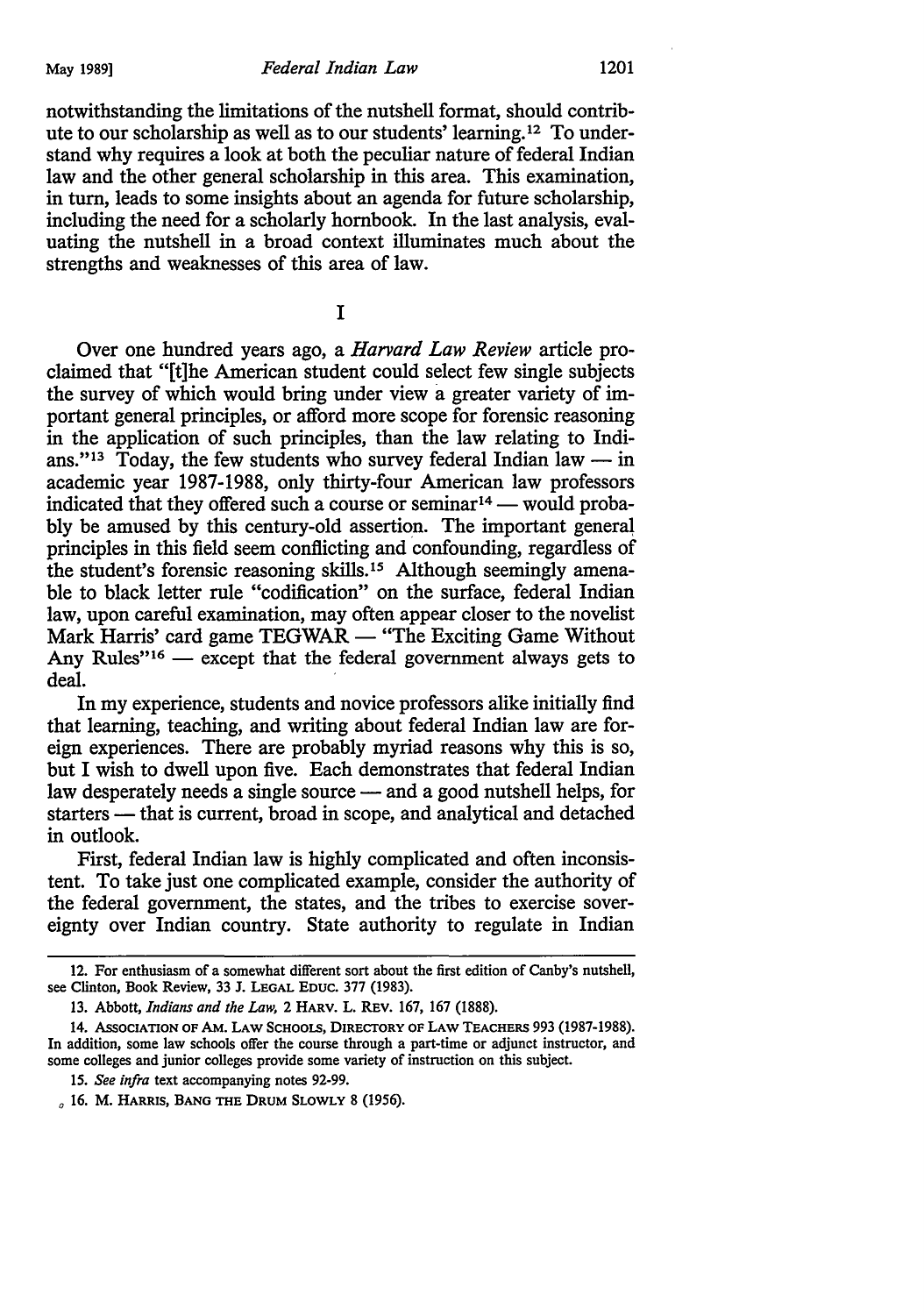country within the state may be barred by comprehensive federal statutes and treaties that leave no room for the exercise of state authority, 17 by less explicit federal laws read generously to preserve tribal sovereignty,<sup>18</sup> or by federal common law designed to protect the right of reservation Indians to self-government. 19 Even so, the states may be allowed to regulate if the conduct sought to be regulated would have effects outside Indian country.<sup>20</sup> The standards for each of the three preemptive strands, and for the state's buffering authority surrounding Indian country, are far from clear.21 However, the tribe's correlative inherent authority to regulate its own members in Indian country is well established,<sup>22</sup> and that authority, because it is inherent in the tribe's sovereignty and predates European "discovery" of this continent, is unbounded by specific provisions of the federal Constitution.<sup>23</sup> Yet these matters, too, can be modified by federal law.<sup>24</sup> In contrast to these somewhat clear approaches to the tribe's authority over its members, tribal power to regulate the activities of nonmembers in Indian country seems to turn on an elusive balancing of the intrusiveness of the regulation upon the autonomy of the nonmember, the extent to which the tribe has historically exercised such authority, the importance of the regulation to tribal self-government, and perhaps even whether the nonmember is a Native American.<sup>25</sup> Here, too, the principles are opaque and difficult to aggregate. For instance, it takes some extreme mental gymnastics to explain why a tribe should have expansive authority to tax a nonmember corporation doing busi-

18. *See, e.g.,* McClanahan v. Arizona State Tax Commission, 411 U.S. 164, 165 (1973) (treaty and federal statutes, read against backdrop of tribal sovereignty, implicitly forbid state taxation of income earned by Native Americans in Indian country).

19. *See, e.g.,* Williams v. Lee, 358 U.S. 217 (1959) (state court may not assert jurisdiction over action brought by non-Indian against Indian for alleged breach of contract in Indian country). White Mountain Apache-Tribe v. Bracker, 448 U.S. 136 (1980), makes clear that the three potential bars each require an independent inquiry, and that any one of them can prevent state regulation.

20. *See, e.g.,* Rice v. Rehner, 463 U.S. 713, 725 (1983) (liquor sold for off-premises consumption); Washington v. Confederated Tribes of the Colville Indian Reservation, 447 U.S. 134, 155 (1980) (cigarettes sold under conditions giving Native Americans competitive advantage over non-Indian tobacco dealers).

21. *See generally* Canby, *The Status of Indian Tribes in American Law Today,* 62 WASH. L. REV. 1 (1987).

22. *See, e.g.,* United States v. Wheeler, 435 U.S. 313, 356 (1977) ("It is undisputed that Indian tribes have power to enforce their criminal laws against tribe members."); United States v. Kagama, 118 U.S. 375, 381-82 (1886) (Indians are regarded "as a separate people, with the power of regulating their internal and social regulations .... ").

23. Talton v. Mayes, 163 U.S. 376, 384 (1896).

24. *See, e.g.,* Indian Civil Rights Act of 1968, 25 U.S.C. §§ 1301-1303 (1983) (requiring tribal courts to accord defendants a variety of constitutional rights).

<sup>17.</sup> *See, e.g.,* Warren Trading Post Co. *v.* Arizona Tax Commission, 380 U.S. 685, 690 (1965) (comprehensive federal regulation of Indian traders preempts application of state gross proceeds tax to federally licensed trader doing business in Indian country).

<sup>25.</sup> *See* Canby, *supra* note 21, at 15-21.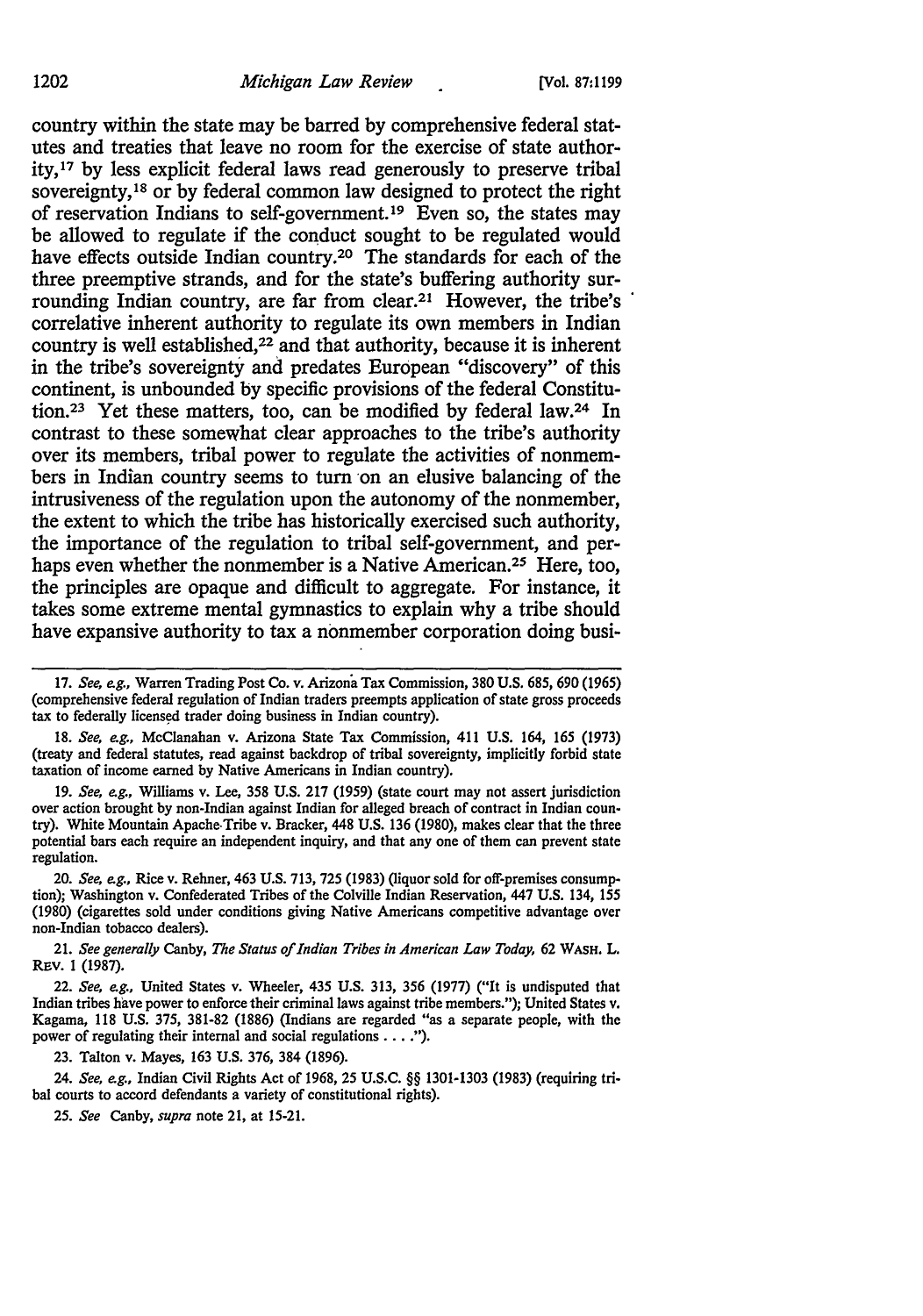ness in Indian country,26 but no authority to impose, through the use of Anglo-American criminal procedure largely consistent with the Bill of Rights and including habeas corpus review in the federal courts, 27 even a small sanction upon a nonmember (or non-Indian) who committed a crime there. 2s

Second, federal Indian law is influenced heavily by particularly elusive historical and societal factors. Federal Indian policy has oscillated from forced assimilation to limited respect for tribal self-govemment.<sup>29</sup> Self-appointed supporters of better treatment for Native Americans have sometimes persuaded the federal government to adopt well-intentioned approaches that ultimately redounded to the extreme detriment of the supposed beneficiaries.<sup>30</sup> Two centuries of deprivations, coupled with the current poor socioeconomic status of Native Americans, may feed a white guilt that seemingly leads just as easily to forced assimilation ("make them like us, and their lot in life will improve to our level") as to tribal self-determination. Most important for law professors and students may be the recognition that federal Indian law has historically greatly abetted the invasions of the Indians' sovereignty and land rights.<sup>31</sup> In 1823, in *Johnson v. M'Intosh*,<sup>32</sup> the Supreme Court concluded that, in light of European "discovery" and supposed domination, tribes held their traditional lands essentially at the federal government's sufferance and could not convey their interests without federal approval. Chief Justice Marshall stated:

We will not enter into the controversy, whether agriculturalists, merchants, and manufacturers, have a right, on abstract principles, to expel hunters from the territory they possess, or to contract their limits. Conquest gives a title which the Courts of the conqueror cannot deny,

29. For a brief but thoughtful historical overview, see W. CANBY, *supra* note 11, at 9-31.

30. The most vivid instance is the General Allotment (Dawes) Act of 1887, ch. 119, 24 Stat. 388 (1887), which was promoted by well meaning white reformers (as well as others with less noble goals) but resulted in massive destruction of the tribal land base and impractical ownership patterns of land that has remained in Indian hands. For a concise discussion of the Allotment Act, see pp. 19-22.

31. *See generally* Strickland, *Genocide-at-Law: An Historical and Contemporary View of the Native American Experience,* 34 KAN. L. REv. 713 (1986).

32. 21 U.S. (8 Wheat.) 543 (1823).

<sup>26.</sup> *See* Merrion v. Jicarilla Apache Tribe, 455 U.S. 130. (1982).

<sup>27.</sup> Criminal defendants in tribal courts are granted by statute most of the guarantees of the Bill of Rights and the right to habeas corpus review in the federal courts. Indian Civil Rights Act of 1968 §§ 201-203, 25 U.S.C. §§ 1301-1303 (1982).

<sup>28.</sup> *See, e.g.,* Oliphant v. Suquamish Indian Tribe, 435 U.S. 191, 212 (1978) (holding that an Indian tribe did not have criminal jurisdiction over a non-Indian who resided on the reservation). More recent cases suggest that the distinction relevant to a tribe's criminal jurisdiction is between tribe members and nonmembers, rather than between Indians and non-Indians. *See* p. 136 {discussing Washington v. Confederated Tribes of the Colville Indian Reservation, 447 U.S. 134 (1980), and United States v. Wheeler, 435 U.S. 313 (1978)). The federal courts of appeals are split on the issue. *Compare* Greywater v. Joshua, 846 F.2d 486 (8th Cir. 1988) {Indian/non-Indian approach), *with* Dure v. Reina, 851 F.2d 1136 (9th Cir. 1988) (member/nonmember approach).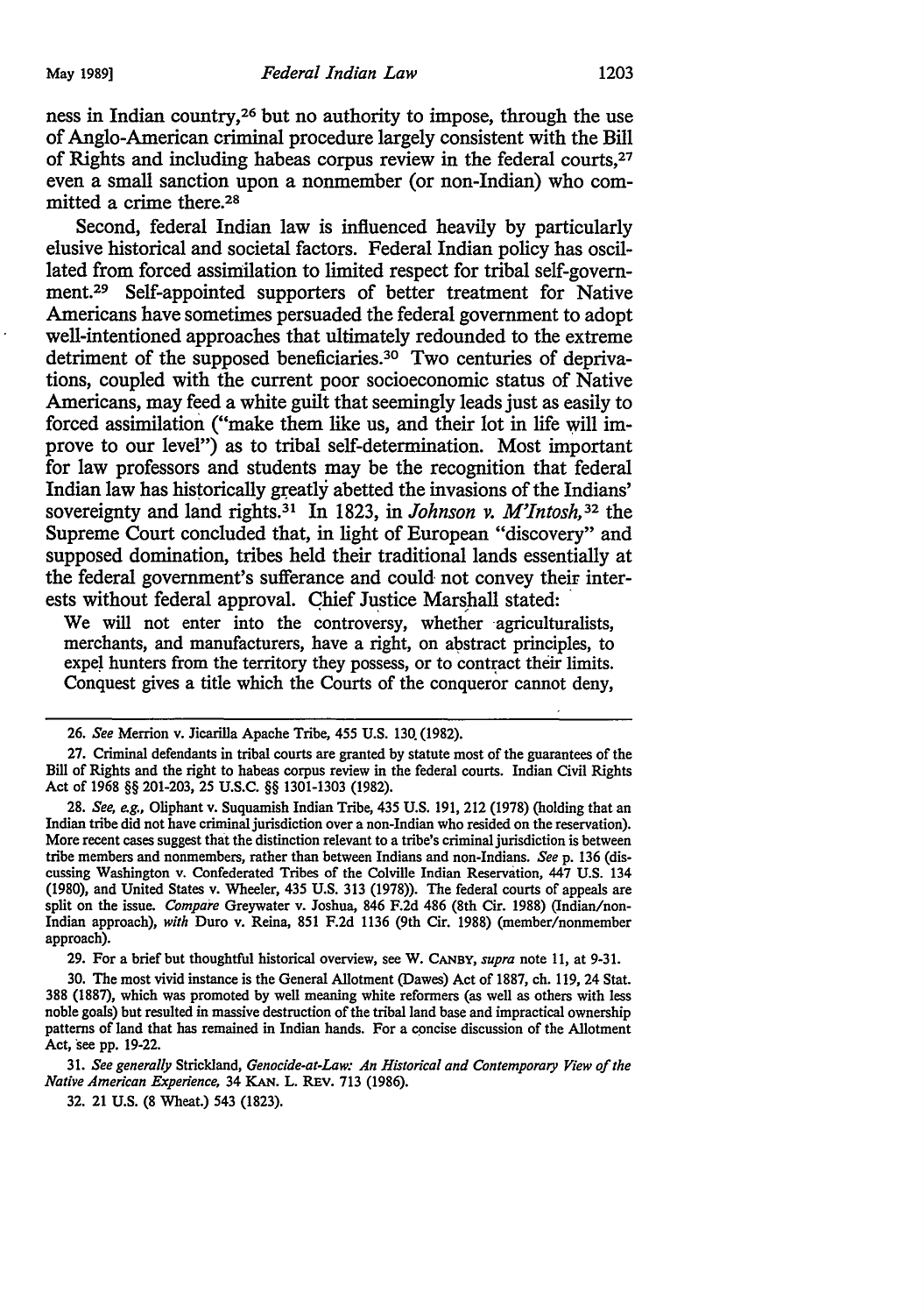whatever the private and speculative opinions of individuals may be, respecting the original justice of the claim which has been successfully asserted. 33

The "actual state of things"34 that Marshall stressed in a later opinion, and in which subsequent Justices have acquiesced, is unlike almost anything else a law student encounters and a law professor ponders. Simply put, the deprivations suffered by Native Americans have roots unique from those suffered by other disadvantaged minorities in American society.<sup>35</sup> Similarly, Indian tribes have unique rights as well, including the right to limited internal sovereignty,<sup>36</sup> treaty rights, 37 and limited rights rising from their "trust" relationship with the federal government.<sup>38</sup> This, too, distinguishes them from other American minorities, which have been largely unsuccessful in pursuing group rights. 39

Third, federal Indian law, although heavily rooted in history, is

34. In Worcester v. Georgia, 31 U.S. (6 Pet.) 515, 543 (1832), Marshall said: [P]ower, war, conquest, give rights, which, after possession, are conceded by the world; and which can never be controverted by those on whom they descend. We proceed, then, to the actual state of things, having glanced at their origin; because holding it in our recollection might shed some light on existing pretensions.

35. By this I do not mean to ignore the raw violence in which the American history of slavery is rooted. It is important to recognize, however, that the taking of the Native American's land - and the supposed justifications supporting it - do not have parallels in the experience of other disadvantaged American minorities. The comment in the text is not intended to assess the comparative immorality of the dominant American society's treatment of particular minorities.

36. *See supra* text accompanying notes 22-24.

37. Absent either consensual modification or unilateral Congressional abrogation of an Indian treaty, discussed *infra* in text accompanying notes 69-70, the provisions of the treaty remain intact despite any tensions between their terms and modem conditions. *See, e.g.,* Washington v. Washington State Commercial Passenger Fishing Vessel Assoc., 443 U.S. 658 (1979). Charles Wilkinson has rightly contended that this "insulation against time" is an important right that is preservative of Indian sovereignty. *See* c. WILKINSON, AMERICAN INDIANS, TIME, AND THE LAW: NATIVE SOCIETIES IN A MODERN CONSTITUTIONAL DEMOCRACY 32-52 (1987).

38. *See, e.g.,* Seminole Nation v. United States, 316 U.S. 286 (1942) (federal government breached trust duty by failing to pay money in accordance with requirements of treaty).

39. *See generally* Fiss, *Groups and the Equal Protection Clause, 5* PHIL. & PUB. AFF. 107 (1976) (proposing expansion of group rights for minorities). In general, it appears that Congress has been more receptive than the courts to group rights for American minorities. For example, following the Supreme Court's refusal to do so in Mobile v. Bolden, 446 U.S. *55* (1980), Congress provided a measure of voting rights to racial groups constituting a minority of a state or local electorate. *See* Voting Rights Act Amendments of 1982, Pub. L. No. 97-205, § 3, 96 Stat. 131, 134 (codified at 42 U.S.C. § 1973).

<sup>33. 21</sup> U.S. (8 Wheat.) at 588. On the prohibition of tribal transfer of land held by original Indian title, Marshall wrote:

However this restriction may be opposed to natural right, and to the usages of civilized nations, yet, if it be indispensable to that system under which the country has been settled, and be adapted to the actual condition of the two people, it may, perhaps, be supported by reason, and certainly cannot be rejected by Courts of justice.

<sup>21</sup> U.S. (8 Wheat.) at 591-92. The text reflects the traditional understanding of *M'Jntosh. See, e.g.,* HANDBOOK OF FEDERAL INDIAN LAW, *supra* note 8, at 486-87; pp. 12-13. Recently, several commentators have reread *M'Intosh* in a manner more respectful of tribal authority. *See*  Ball, *Constitution, Court, Indian Tribes,* 1987 AM. B. FOUND. REs. *].* 1, 23-46; Henderson, *Unraveling the Riddle of Aboriginal Title, 5* AM. INDIAN L. REV. 75 (1977).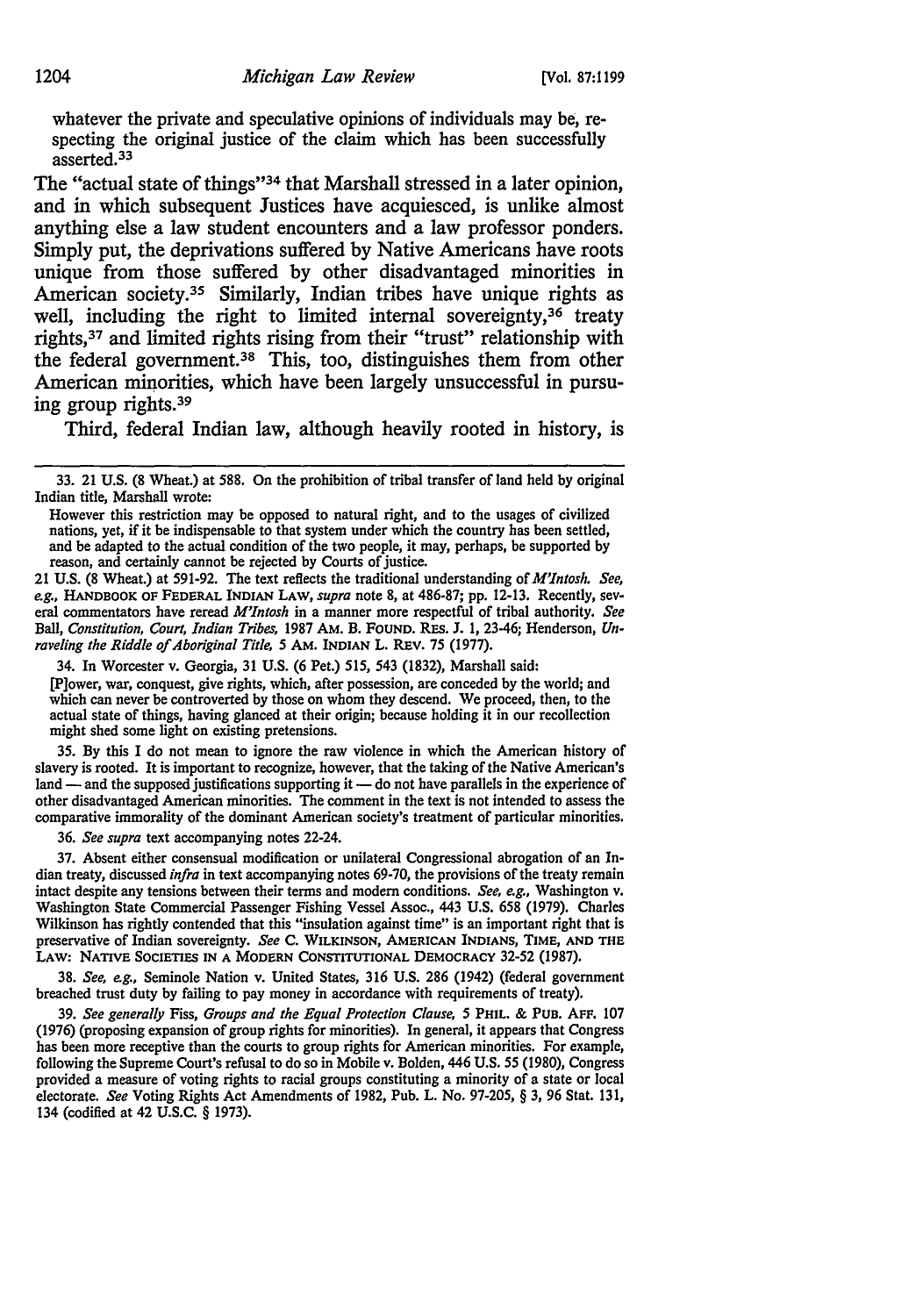constantly evolving. The Supreme Court decides several federal Indian law cases a year, constituting a percentage of the Court's workload that exceeds its attention to seemingly less peripheral subjects such as securities regulation and bankruptcy.<sup>40</sup> In part, at least, this is because of the disproportionate significance of Indian claims in today's world. For example, voidable conveyances from tribes two centuries ago continue to cloud land titles in the eastern United States.41 The scarce water resources of the western United States, so essential for agricultural development, are subject to supervening Indian claims.42 And more aggressive assertions of sovereignty by tribal governments have led to serious confrontations about the scope and limits of federal, state, and tribal power.<sup>43</sup> At a minimum, federal Indian law needs a reliable source that incorporates this evolution. Better yet would be a single source that analyzes that law in its context in modern society.

Fourth, many of the most interesting aspects of federal Indian law, for better or worse, are the handiwork of judges - for example, original Indian title,<sup>44</sup> the status of tribes as "domestic dependent nations,"4S the "plenary power" of Congress over tribes,46 the supposed trust relationship between the federal government and the tribes,<sup>47</sup> the congeries of approaches taken to state and tribal authority to regulate in Indian country, 48 the canons for construing federal treaties and statutes involving Indians, 49 even the standards for assessing the geographic limits of Indian country itself. *so* Just how well the Supreme Court has performed its expansive role in federal Indian law is the subject of sharp controversy.<sup>51</sup> To understand this area of law, one

43. *See, e.g., supra* notes 25-28 and accompanying text.

44. *See supra* text accompanying notes 32-33.

45. *See* Cherokee Nation v. Georgia, 30 U.S. (5 Pet.) 1 (1831).

46. *See, e.g.,* Lone Wolf v. Hitchcock, 187 U.S. 553 (1903); Newton, *Federal Power over Indians: Its Sources, Scope, and Limitations,* 132 U. PA. L. REv. 195 (1984).

47. *See, e.g.,* Seminole Nation v. United States, 316 U.S. 286 (1942); Note, *Rethinking the Trust Doctrine in Federal Indian Law,* 98 HARV. L. REv. 422 (1984).

48. *See supra* text accompanying notes 17-28.

49. *See infra* text accompanying notes 69-70 & 74-79; Wilkinson & Volkman, *Judicial Review of Indian Treaty Abrogation: ''.As Long as Water Flows, or Grass Grows upon the Earth"* - *How Lang a Time Is That?,* 63 CALIF. L. REv. 601 (1975).

50. *See, e.g.,* Solem v. Bartlett, 465 U.S. 463 (1984).

51. *Compare, e.g.,* Ball, *supra* note 33, and Williams, *The Algebra of Federal Indian Law: The Hard Trail of Decolonizing and Americanizing the White Man's Indian Jurisprudence,* 1986 Wis. L. REv. 219 (critical of the Court's performance), *with* C. WILKINSON, *supra* note 37 (on balance, complimentary of the Court's performance).

<sup>40.</sup> *See* C. WILKINSON, *supra* note 37, at 2.

<sup>41.</sup> *See* County of Oneida v. Oneida Indian Nation, 470 U.S. 226 (1985); Clinton *8i* Hotopp, *Judicial Enforcement of the Federal Restraints on Alienation of Indian Land: The Origins of the Eastern Land Claims,* 31 ME. L. REv. 17 (1979).

<sup>42.</sup> *See* Winters v. United States, 207 U.S. 564 (1908); Getches, *Management and Marketing of Indian Water: From Conflict to Pragmatism,* 58 U. CoLO. L. REV. 515 (1988).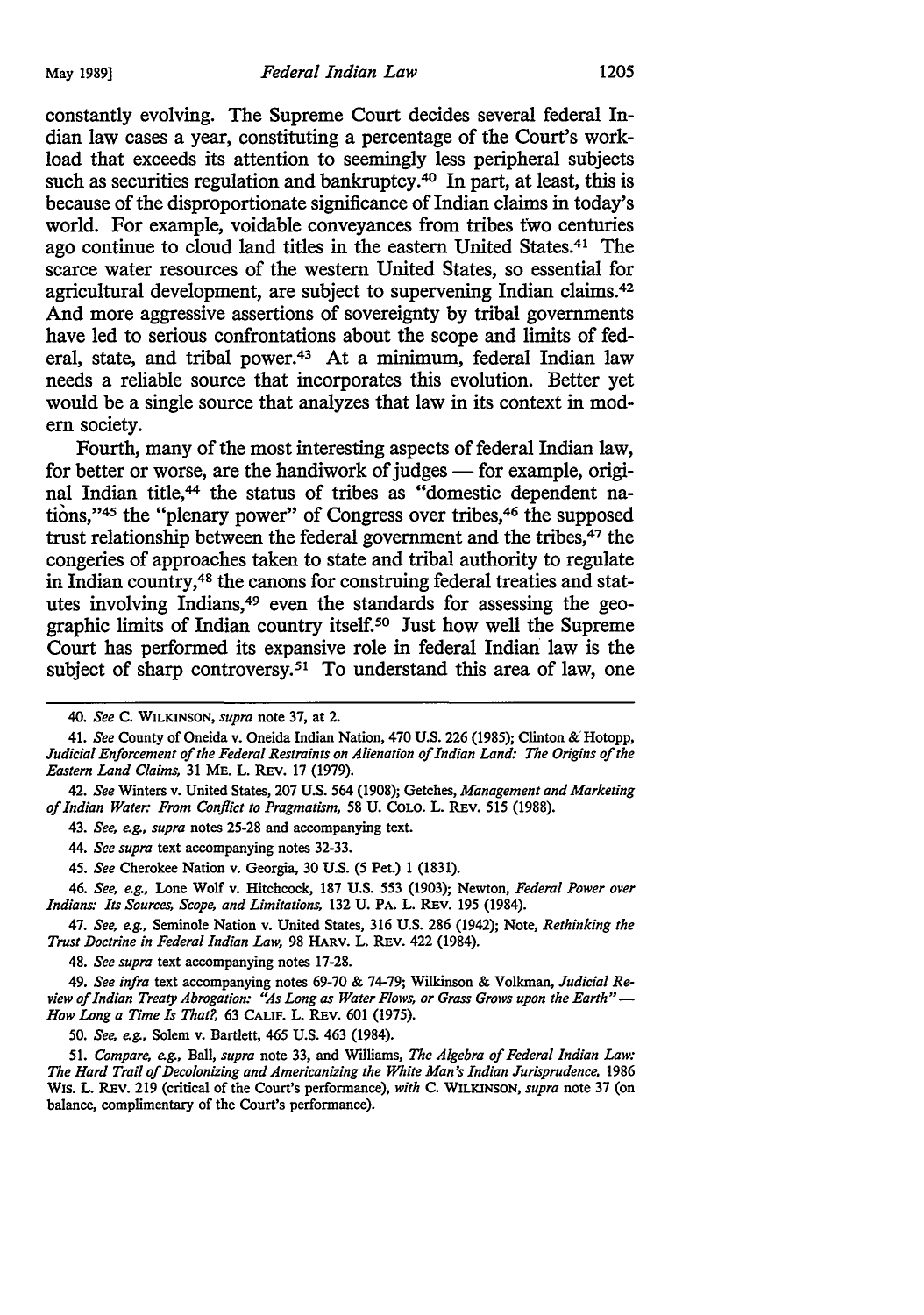must adopt a decisionmaking pose and search for the factors underlying the Court's resolution of particular controversies.<sup>52</sup> This is no small task, both because the basic concepts — for example, tribal sovereignty  $-$  are decidedly foreign to most persons, and because the Court's opinions often fail to stress facts that, as a practical matter, probably strongly influenced the outcome of the case. Illustratively, *Oliphant v. Suquamish Indian Tribe*,<sup>53</sup> in which the Court held that tribal courts have no criminal jurisdiction over non-Indians,<sup>54</sup> takes on new light when it is noted that the reservation in question contained almost 3000 non-Indian residents and only fifty tribal members. One can discover this only by reading a footnote in the opinion, which makes the point in a matter-of-fact manner.<sup>55</sup> Today, as in the days of Chief Justice Marshall, the judicial perception of "the actual state of things" remains crucial.

Finally, major precedents in this field are relevant to a variety of diverse inquiries. For example, the three seminal opinions of Chief Justice Marshall — *Johnson v. M'Intosh*, <sup>56</sup> Cherokee Nation v. Georgia,<sup>57</sup> and *Worcester v. Georgia*<sup>58</sup> — together represent the foundation for understanding tribal sovereignty and federal power over tribes. Recent cases - for example, *Oliphant*,<sup>59</sup> Montana v. United States,<sup>60</sup> and *Rice v. Rehner*<sup>61</sup> — are important precedents on those matters as well. When more specialized areas of federal Indian law are examined, however, these cases appear to fall into different categories. For example, *M'Intosh* involves original Indian title,<sup>62</sup> Cherokee Na*tion* provides the basis for the federal trust responsibility, 63 *Worcester*  creates a strong presumption against state regulation in Indian country, 64 *Oliphant* involves tribal criminal jurisdiction, <sup>6</sup>*s* and *Montana* 

52. For an interesting attempt at this strategy, see Comment, *The Most Dangerous Branch: An Institutional Approach to Understanding the Role of the Judiciary in American Indian Juris· dictional Determinations,* 1986 Wis. L. REv. 989.

53. 435 U.S. 19i (1978).

54. 435 U.S. at 204.

*55.* 435 U.S. at 193 n.1. Even when the Court candidly admits that demographics are impor· tant to the decision, it bas great difficulty articulating a principle under which such facts are legitimately.legally significant. *See, e.g.*, Solem v. Bartlett, 465 U.S. 463, 471-72 & n.13 (1983) (relying in part upon subsequent demographic developments in deciding whether an area remained Indian country, but admitting that this was "an unotthodox and potentially unreliable method").

56. 21 U.S. (8 Wheat.) 543 {1823); *see supra* notes 32-33 and accompanying text.

57. 30 U.S. (5 Pet.) 1 (1831).

58. 31 U.S. (6 Pet.) 515 (1832).

59. 435 U.S. 191 (1978); *see supra* text accompanying notes 53-55, and *infra* notes 71-73 and accompanying text.

60. 450 U.S. 544 (1981).

61. 463 U.S. 713 (1983).

62. 21 U.S. (8 Wheat.) 543, 572 (1823).

63. 30 U.S. (5 Pet.) 1 (1831).

64. 31 U.S. (6 Pet.) 515 (1832).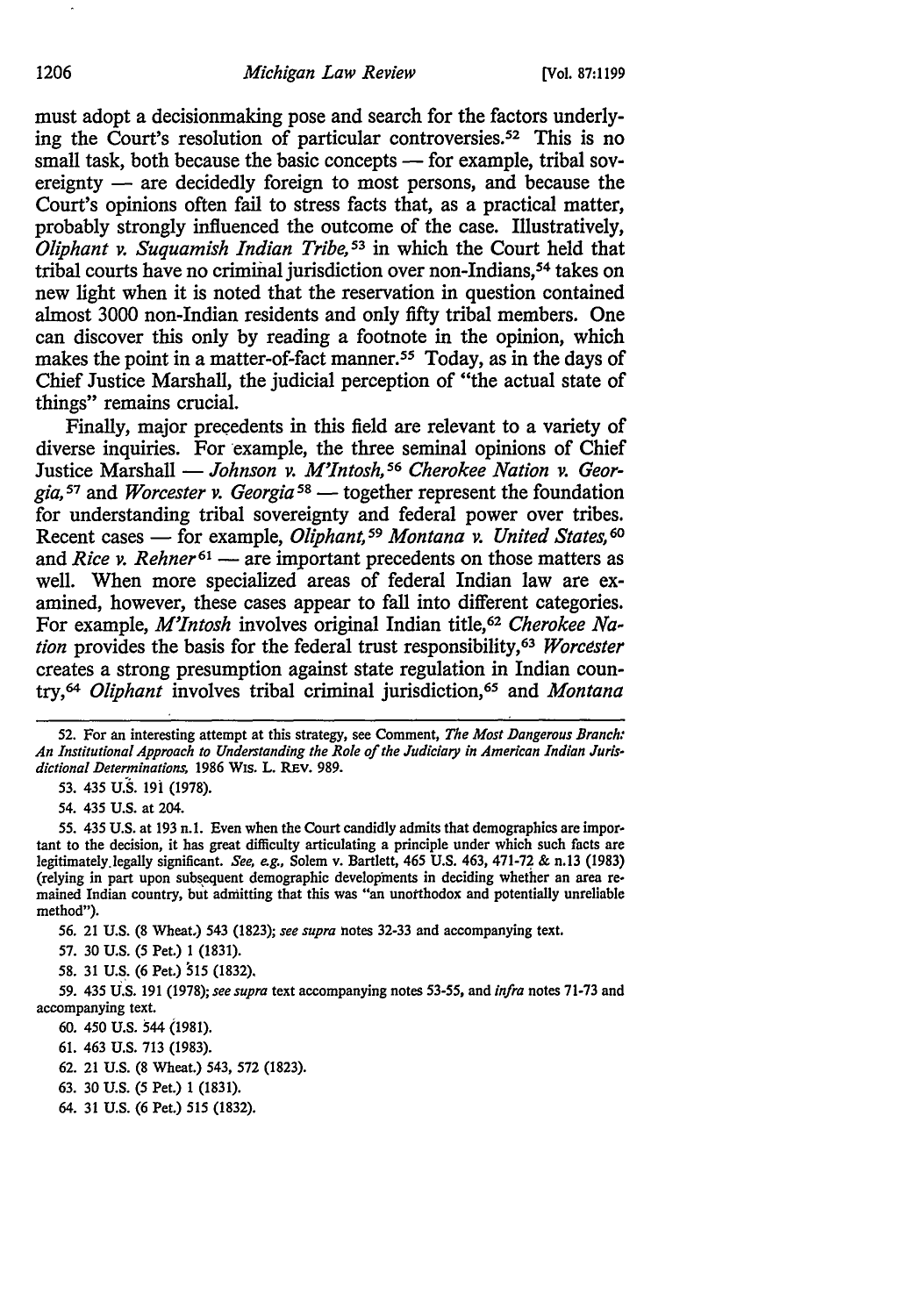and *Rice* deal with tribal authority to regulate hunting and fishing<sup>66</sup> and liquor transactions, 67 respectively. A reader who consults specialized discussions in federal Indian law sources can easily lose sight of the forest for the trees. Only a general source with a vision that sweeps across federal Indian law can attempt to avoid the tendency of the field to unravel into a congeries of technical specialties of seemingly little relationship.

*Handbook of Federal Indian Law,* 68 the one-volume treatise published in 1982 by a consortium of scholars, cannot fully carry the freight of all these needs. The *Handbook* synthesized the state of the law in 1982, and along the way it made some concrete suggestions for legal evolution. On the whole, however, it did not subject federal Indian law to probing, fundamental analysis. In short, the *Handbook*  largely performs the role of a good practitioner's treatise: it explains, indeed helps construct, the current state of the law and identifies some lines of argument that arise out of the law "as is." That is valuable to the law professor and student, but the *Handbook* falls short of satisfying their need for a comprehensive source. This is because the professor and student should be concerned not so much about the intricacies of the current state of the law, but rather about how that law developed, what normative and empirical assumptions underlie its principles, where that law is likely to go, and how one might craft arguments to take it on another course. The *Handbook,* though a valuable and worthwhile enterprise, is aimed largely in a different direction.

In this scholarly vacuum, Judge Canby has succeeded in employing the nutshell format to good effect. Indeed, this second edition may reach the limits of scholarship possible in that format. Of course, because of the page limitations and simplifying exposition required for a study aid, he cannot engage in wide-ranging analysis of every problem. Nonetheless, he frequently deals with the major developments in federal Indian law, not as dry legal rules, but as intellectual problems. In particular, his second edition often uses a probing approach that seeks to open the student's mind to the essential controversies lurking beneath the black letter rules. Perhaps Canby's eight years as a federal appellate judge, coupled with the fourteen years 'he spent as a law professor teaching and writing about federal Indian law, make him uniquely qualified to introduce students to the subject. In essence, he gives the students some perspective. In the snarl of federal Indian law, that contribution should not be underestimated.

A good example is his discussion of the judicial treatment of In-

<sup>65. 435</sup> U.S. 191, 193 (1978).

<sup>66. 450</sup> U.S. 544, 547 (1981).

<sup>67. 463</sup> U.S. 713, 715 (1983).

<sup>68.</sup> HANDBOOK OF FEDERAL INDIAN LAW, *supra* note 8.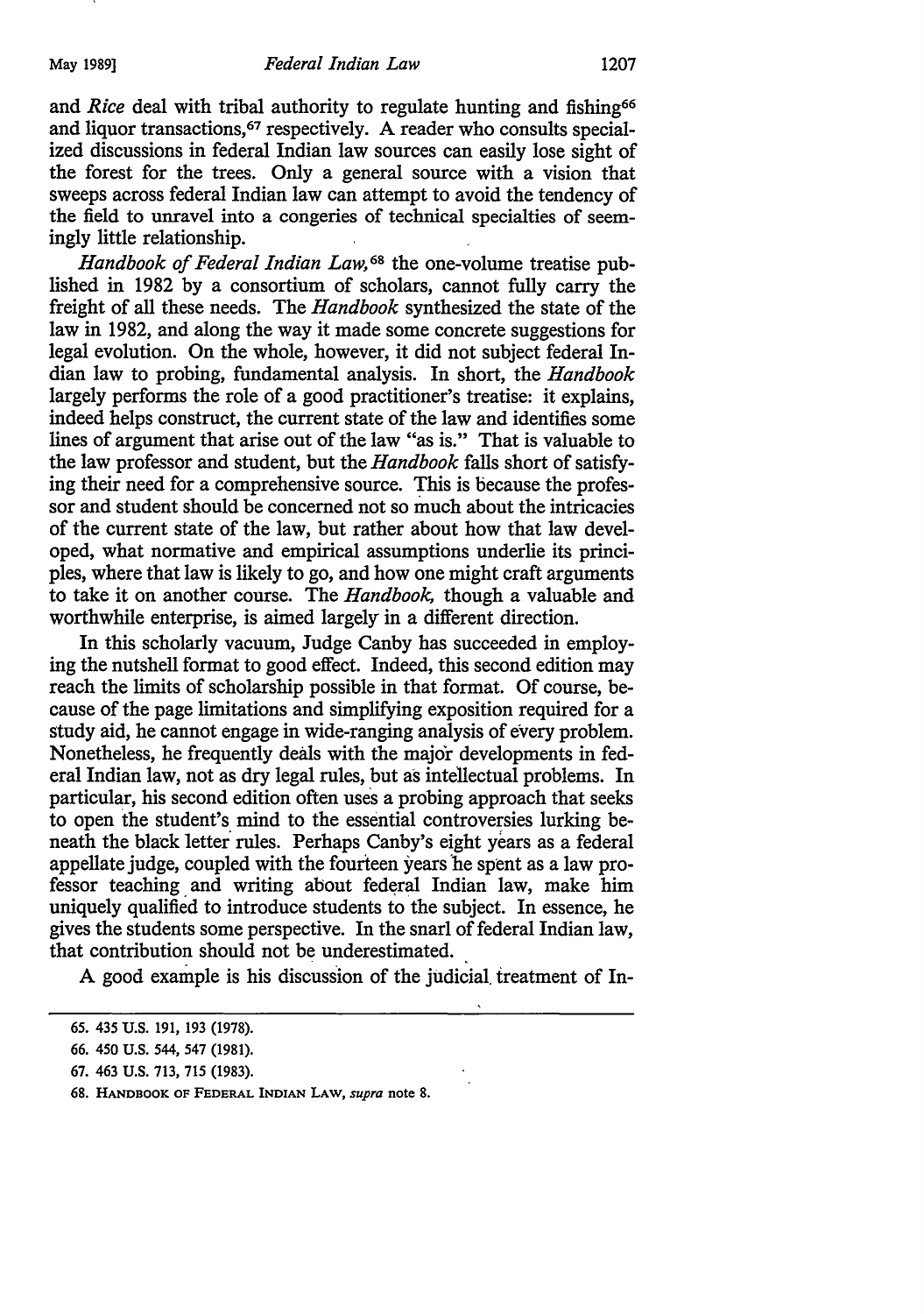dian treaties. In *Lone Wolf v. Hitchcock,* 69 the Supreme Court held unequivocally that Congress has the authority unilaterally to abrogate an Indian treaty.7° Canby's analysis of *Lone Wolf* demonstrates that even a nutshell can provide a perspective, rather than just state a legal rule. He explains that *Lone Wolf's* conclusive presumption of congressional good faith in treaty abrogation ran contrary to the facts of that case and implies, at least to the sensitive reader, that the *Lone Wolf* rule is normatively deficient (pp. 92-93). He then notes that a critical question is the method by which Congress may abrogate treaties: May abrogation be accomplished only by express statutory provision, or should the courts construe unclear statutory language to effect a treaty abrogation if that seems consistent with congressional intent (p. 93)? Canby forthrightly acknowledges that the judicial role in these cases depends in part "upon a weighing and balancing of policy issues that may exist quite independently of the intent or purpose of Congress" (p. 94). He then explains that the trust relationship between the federal government and the tribes  $-$  a judicially created doctrine that he analyzes thoroughly (pp.  $32-56$ ) - should count heavily against implied treaty abrogation (p. 94).

This discussion illuminates for the student  $-$  and professor  $-$  that normative judgments continue to rest at the heart of modem federal Indian law; that Indian law continues to be largely judicially constructed; and that its critics miss the mark if they aim only at Congress, the state legislatures, or the tribes themselves. In particular, Canby rightly stresses that the canons of construction announced by the Supreme Court to guide interpretation of federal treaties and statutes dealing with Indians (pp. 88-91) are based on normative factors. These canons, phrased sympathetically to protect Indian interests, arise not only from the judicially created trust responsibility, but also "[t]o compensate for the disadvantage at which the treaty-making process placed the tribes" (p. 88). He also forthrightly recognizes that the Court invokes the sympathetic canons selectively, and he makes no attempt to gloss over the fact that the Court occasionally even ignores them (pp. 90-91).

A second good example of the useful perspective Canby provides is his treatment of *Oliphant*<sup>71</sup> and its aftermath (pp. 69-70). *Oliphant* held that tribes have no criminal jurisdiction over non-Indians because that power would be inconsistent with their status as "domestic dependent nations," even though no federal treaty or statute divested the tribe in question of this authority.72 Canby sets the stage well, noting first that Chief Justice Marshall, who developed the notion that the

<sup>69. 187</sup> U.S. 553 (1903).

<sup>70. 187</sup> U.S. at 566.

<sup>71.</sup> Oliphant v. Suquamish Indian Tribe, 435 U.S. 191 (1978).

<sup>72. 435</sup> U.S. ai 212; *see supra* notes 27-28 and accompanying text.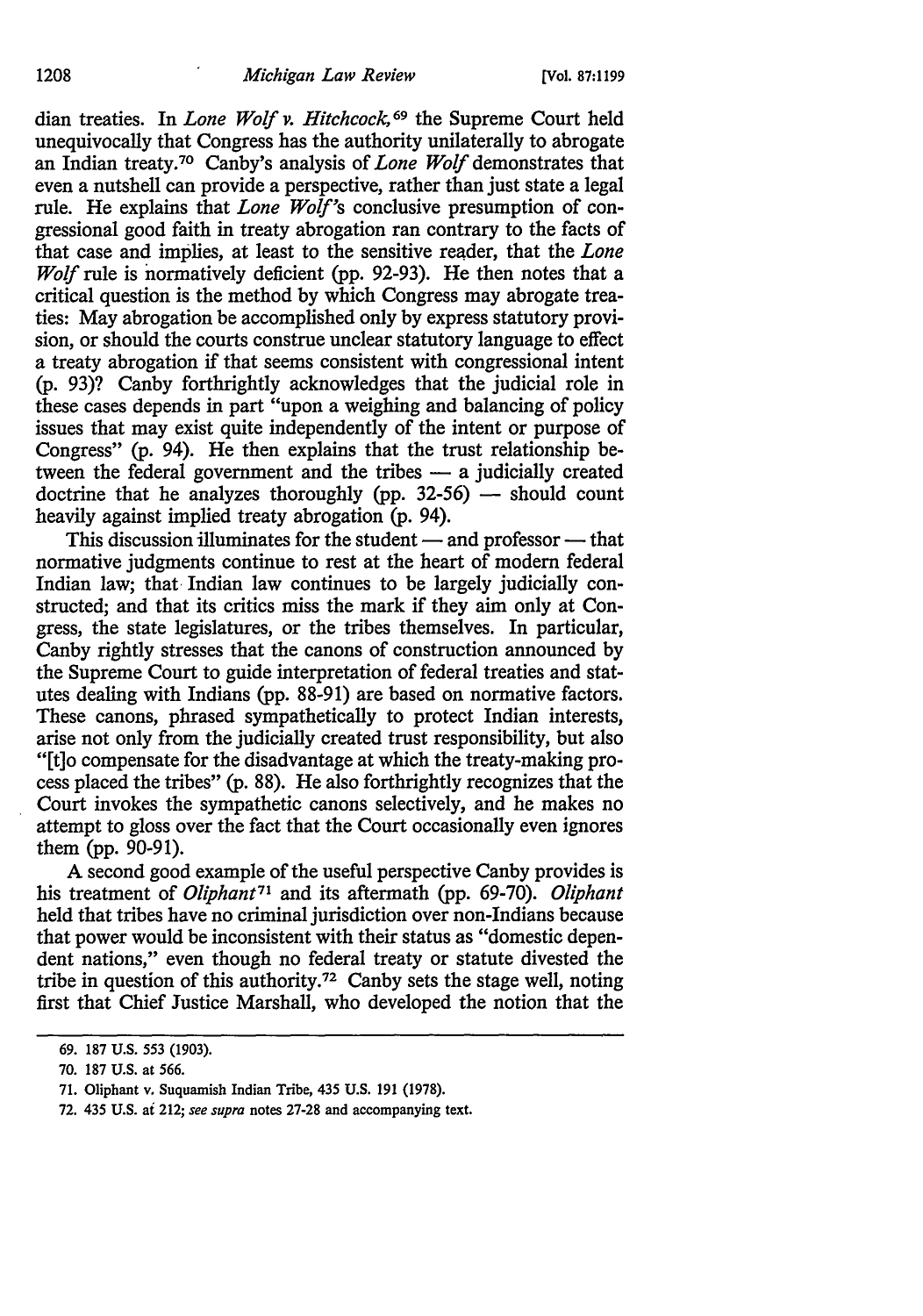tribes' sovereignty was truncated by their dependent relationship to the federal government, had articulated only two limitations inherently arising from this status: Tribes could not convey land without federal government approval, and tribes could not enter into treaties with foreign powers.<sup>73</sup> Canby also explains that Marshall's analysis was based upon European notions of international law "which the Indian tribes might have thought quite irrelevant, but in Marshall's view that was the only kind of law that the Supreme Court could apply" (p. 67). Canby stresses that some 150 years passed before the Court in *Oliphant* recognized a third inherent limitation on tribal sovereignty arising from dependent status (p. 69). "While the two limitations originally delineated by Chief Justice Marshall ... were almost inevitable concomitants of dependent status, that of *Oliphant* was considerably less so" (p. 69). "By opening the door to additional judicial limitations upon tribal sovereignty," Canby continues, *"Oliphant* poses a significant potential threat to tribal autonomy" (p. 70). He concludes by noting several decisions following *Oliphant* that have made further judicial inroads upon tribal sovereignty based upon dependent status and stresses that the Court has yet to articulate a clear standard for these cases (p. 70). In later sections focusing on criminal jurisdiction in Indian country, Canby returns to *Oliphant,* more directly criticizes the opinion, and explains the practical difficulties arising from the decision for the enforcement of criminal law in general, and hunting and fishing regulation in particular (pp. 137-39, 315).

Canby's perspective and candor on these two topics, so useful to the law student and professor alike, can be profitably contrasted with the approach taken to them in the *Handbook of Federal Indian Law.*  The *Handbook* makes the sympathetic canons of construction one of the cornerstones of federal Indian law.<sup>74</sup> This may well exaggerate them beyond their practical significance. In some cases the sympathetic canons are trumped by other canons -- for example, that waivers of sovereign immunity must be clearly stated, 75 or that there is a strong presumption against federal conveyance of a riverbed<sup>76</sup> - and in other cases they are just ignored.77 More generally, canons of construction are of limited utility in controlling judicial discretion in public law, 78 and there is little reason to suppose that federal Indian law is any different. <sup>79</sup>

<sup>73.</sup> The relevant decisions are succinctly analyzed at pp. 66-69.

<sup>74.</sup> *See* HANDBOOK ON FEDERAL INDIAN LAW, *supra* note 8, at 221-25.

<sup>75.</sup> *See* United States v. Mitchell, 445 U.S. 535 (1980).

<sup>76.</sup> *See* Montana v. United States, 450 U.S. 544 (1981).

<sup>77.</sup> *See* Mountain States Tel. & Tel. Co. v. Pueblo of Santa Ana, 472 U.S. 237 (1985).

<sup>78.</sup> *See generally* W. EsKRIDGE & P. FRICKEY, CASES AND MATERIALS ON LEGISLATION: STATUTES AND THE CREATION OF PUBLIC POLICY 639-95 (1988) (analyzing the canons of statutory interpretation and suggesting their contingent nature).

<sup>79.</sup> *See generally* Kearl, *On Teaching Federal Indian Law: A Commentary on Getches,*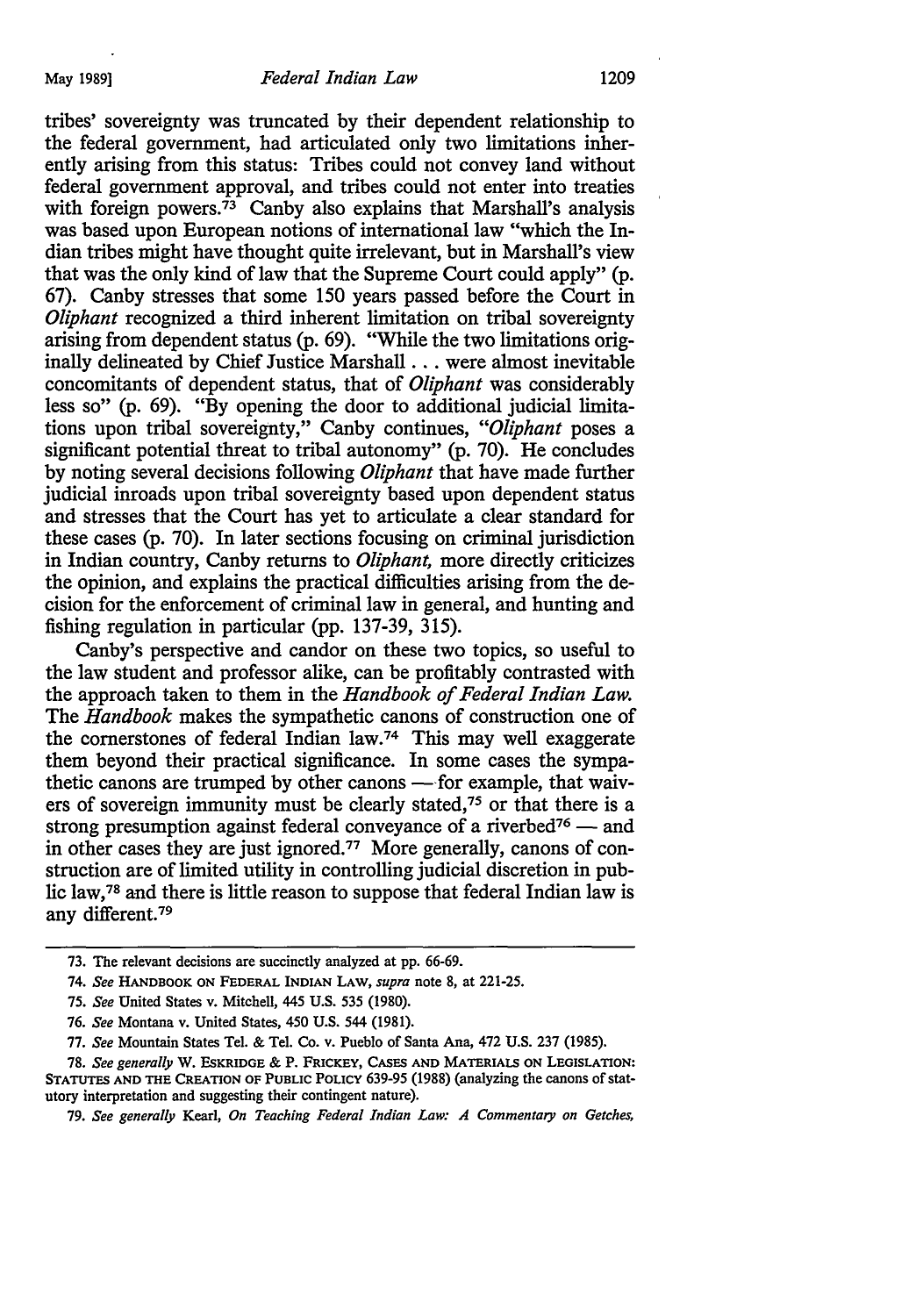The *Handbook's* absence of critical analysis of the canons is not unique. One searches the *Handbook* in vain for any criticism — or praise, for that matter — of *Lone Wolf, Oliphant*, or the decisions following *Oliphant* that have further undercut tribal sovereignty. The *Handbook* does criticize dicta in *Oliphant* concerning a different matter, so which reveals one of its basic expository strategies: It evaluates open questions but simply acknowledges seemingly settled answers.<sup>81</sup>

II

There is no single, general source that approaches federal Indian law with scholarly detachment and piercing analysis, with what my colleague Irving Younger called the "the play of intelligence." In the context of federal Indian law scholarship, his advice about legal writing is so squarely appropriate that it merits extended quotation:

You must see through and around your subject, measuring it by more than one measuring stick, turning it over, testing it, arriving at a just and clear-headed assessment of its position in the hierarchy of things.

The word that best expresses this requisite distance is "detachment," understood as a certain amusement with the enterprise upon which you are engaged, a sense of humor about yourself and your works. If a lawyer has it, the lawyer's writing will unfailingly communicate the play of intelligence ("play" here being as important as "intelligence"). 82

There are, of course, law review articles on federal Indian law with this scholarly perspective, as well as some thoughtful books and booklength monographs worth particular attention.<sup>83</sup> None of these

*Rosenfe/t* & *Wilkinson's Cases and Materials on Federal Indian Law,* 6 J. CONTEMP. L. I, 13-19 (1979).

80. *See* HANDBOOK OF FEDERAL INDIAN LAW, *supra* note 8, at 340-41. The dicta involve whether a tribal court has concurrent jurisdiction over a tribal member who has committed a crime that could be prosecuted in federal court under the Major Crimes Act, included as § *9* of the Appropriations Act of Mar. 3, 1885, ch. 341, 23 Stat. 362, 385 (codified as amended at 18 u.s.c. §§ 1153, 3242 (1982)).

81. I do not mean to suggest that Canby takes a critical approach to each topic surveyed in his nutshell. For example, he simply reports the holding in Tee-Hit-Ton Indians v. United States, 348 U.S. 272 (1955), that there is no fifth amendment right to compensation when the federal government takes lands held by original Indian title. *Seep.* 259. *Tee-Hit-Ton* is subject to severe criticism both for the carte blanche given the federal government to take Indian lands and the implicit racism in the opinion. *See, e.g.,* Hookey, *The Gove Land Rights Case: A Judicial Dispensation for the Taking of Aboriginal Lands in Australia?, 5* FED. L. REV. 85, *99* (1972); Mickenberg, *Aboriginal Rights in Canada and the United States,* 9 OsGOODE HALL L. J. 119, 136 (1971); Newton, *At the Whim pf the Sovereign: Aboriginal Title Reconsidered,* 31 HASTINGS L. J. 1215 (1980). In fairness to Canby, however, it would be highly difficult, if not impossible, to analyze critically all aspects of federal Indian law within the confines of the nutshell format. Moreover, even his uncritical citation of *Tee-Hit-Ton* is better than the treatment of that case in the *Handbook, supra* note 8. The *Handbook* includes a string citation to earlier cases that implies that' *Tee-Hit-Ton* flowed inexorably from prior precedent. *See* HANDBOOK OF FEDERAL INDIAN LAW, *supra* note 8, at 491 n.162. On the contrary, Professor Newton has demonstrated that, based on existing law, the Tee-Hit-Ton Indians had a strong claim to fifth amendment compensation. *See* Newton, *supra,* at 1220-46.

82. Younger, *Let's Get Serious,* 73 A.B.A. J. 110, 110 (May I, 1987).

83. For books and book-length monographs, see, for example, R. BARSH & J. HENDERSON,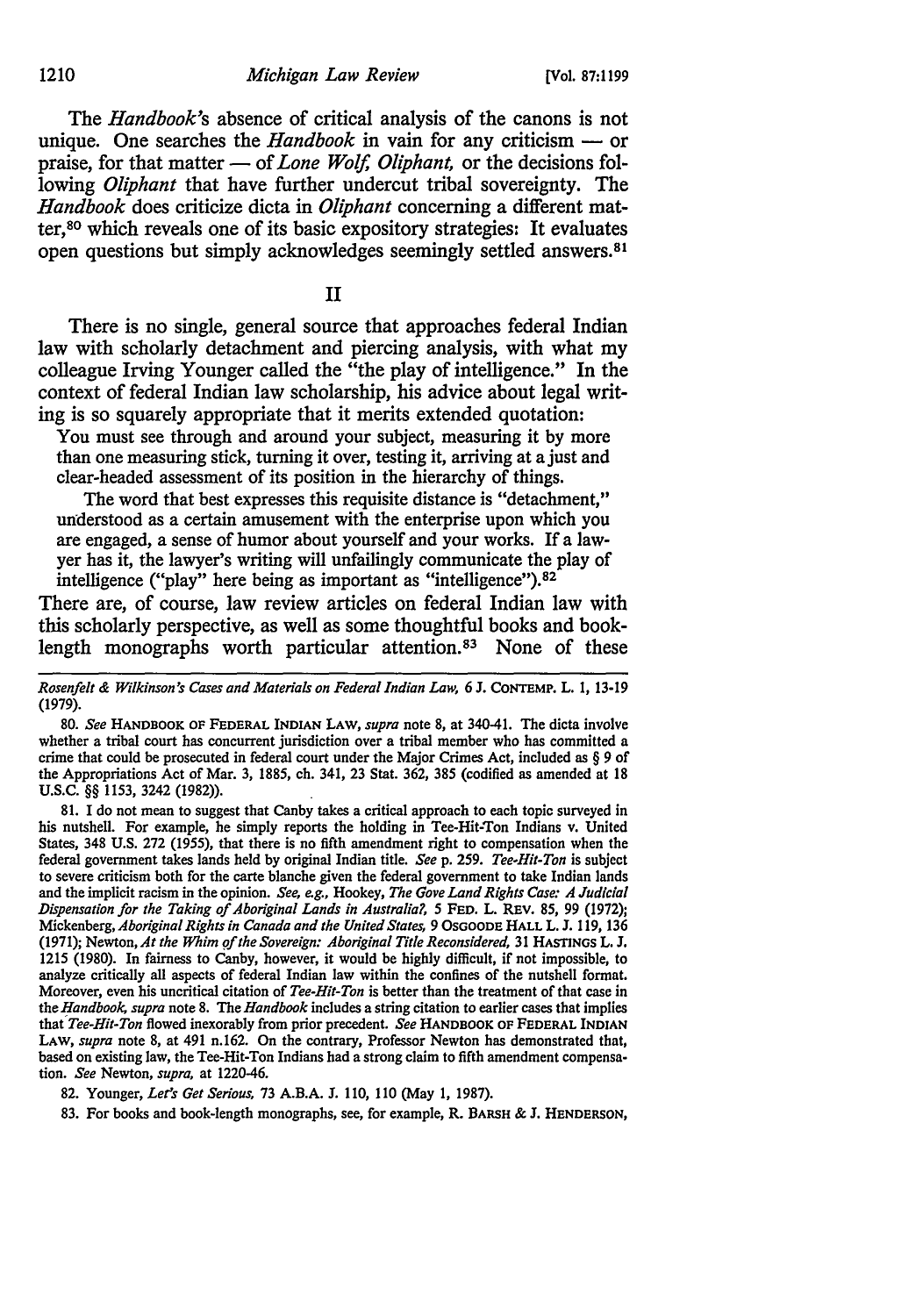sources, however, provides an analytical survey across the breadth of the field that is both accessible to the novice and still thought-provoking to the expert. The best source the field has to offer on this score is Canby's pedagogical aid, which may indirectly encourage some scholarship through its useful application of perspective to the knotty problems in the area.

A nutshell cannot remake such a field, and Canby makes no claim to do so. He does not include any discussion of the exciting debates that are beginning to emerge in federal Indian law scholarship.<sup>84</sup> Nor does the nutshell consider the alternative visions recently proposed by critics, which range from a fundamental recasting of Indian law<sup>85</sup> (in part based on notions of sovereignty under international law<sup>86</sup>), to a less radical and more traditional "lawyerly" use of analogies to general constitutional precedents to propose new constitutional rights for tribes and individual Native Americans. 87 Such developments are perhaps too far afield for a nutshell. Yet, a concluding chapter briefly surveying "contemporary theoretical controversies" would have been very useful for students and professors alike. So, too, a short survey of contemporary practical problems would have been helpful. Another timely addition, in this era of the bicentennial of the Constitution, would have been a discussion of the place of tribes in the constitutional system.

What federal Indian law needs today is what criminal procedure needed a decade ago: An outstanding, probing hornbook, written largely for law students and professors, but which would also provide substantial benefits to judges, practitioners, and legislators. Such a volume would have one primary goal: to assess the breadth of federal Indian law from a detached, scholarly perspective, critically assessing not only where we are, but how we got here, as well as the multiple paths that could lie ahead. What is needed is decidedly not a treatise rationalizing the law of insular colonial administration, 88 but rather a work that is critical and searching, asking fundamental questions rather than imposing artificial coherence upon a chaotic field. In short, we need a general work of scholarly curiosity.

Unfortunately, the prospects for such a hornbook are dismal. As a

85. *See Ball, supra* note 33; Williams, *supra* note 51.

86. *See, e.g., Barsh, Indigenous Peoples: An Emerging Object of International Law, 80 AM. J.* INTL. L. 369 (1986); Comment, *Toward Consent and Cooperation: Reconsidering the Political Status of Indian Nations, 22 HARV. C.R.-C.L. L. REV. 507 (1987).* 

87. *See* Newton, *supra* note 46.

88. I am indebted to Robert A. Williams, Jr., both for encouraging me to clarify the fundamental premise of the book that should be written and for the phrase in the text defining the counter-example of what I have in mind.

THE ROAD: INDIAN TRIBES AND POLITICAL LIBERTY (1980); c. WILKINSON, *supra* note 37. Ball, *supra* note 33.

<sup>84.</sup> *See, e.g., supra* note SL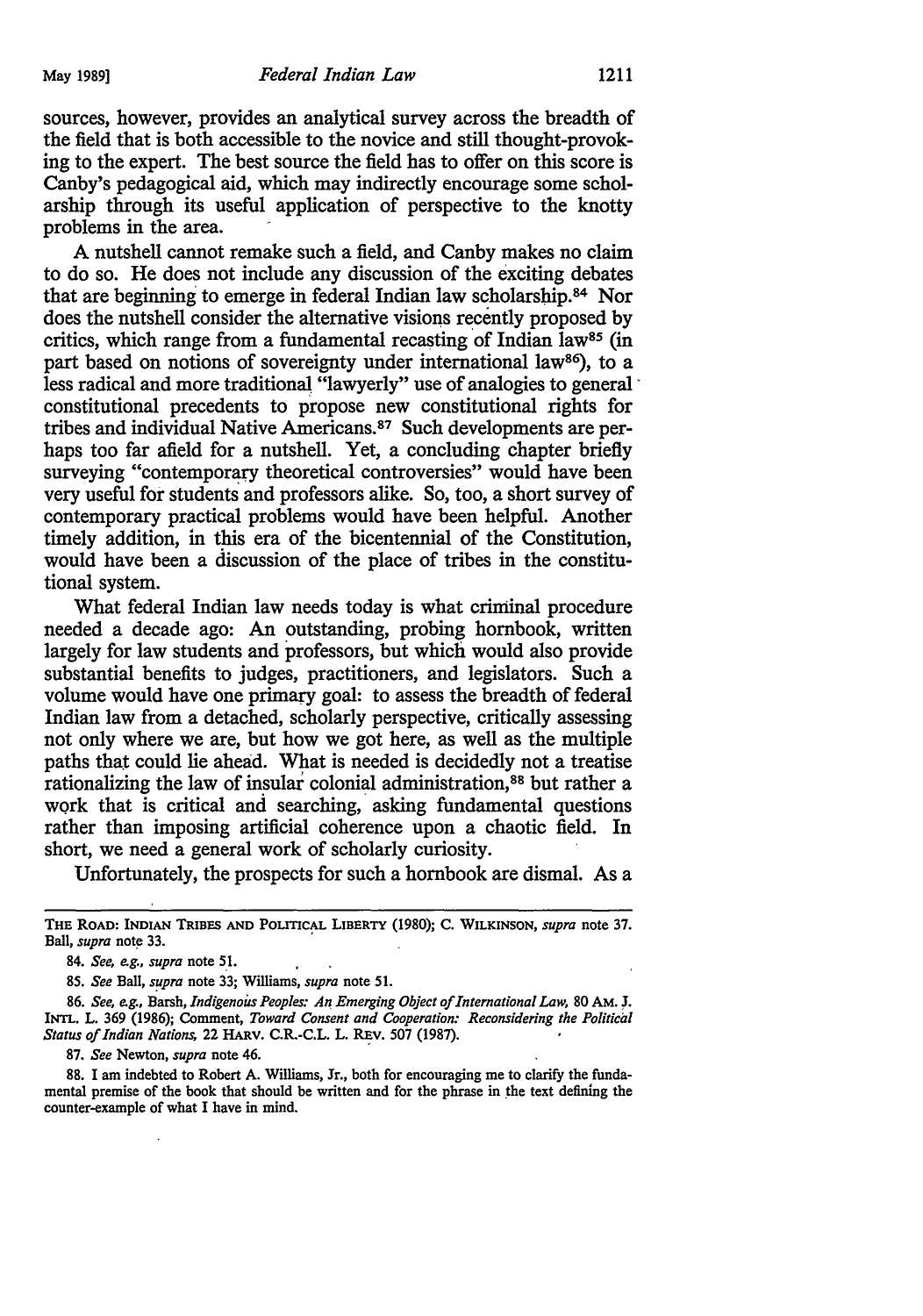sitting appellate judge, Canby is presumably in no position to do what Israel and LaFave did in expanding a nutshell into a hornbook. Many of the prominent scholars in federal Indian law are members of the editorial board of the *Handbook,* and it seems likely that few, if any, of them have the time to undertake the different and difficult task of writing a hornbook while maintaining their affiliation with the *Handbook*  There are not many others actively writing in this field, and few of them may be interested in undertaking such a daunting project in an area seemingly far removed from the mainstream of public law scholarship. In addition, the field has not yet generated many Native American legal scholars. Thus, it would be difficult for a team of hornbook authors to avoid the "imperial scholar" problem, identified by Richard Delgado,<sup>89</sup> in which non-minority voices perpetually drown out unique minority perspectives. Indeed, Delgado's fears seem particularly applicable to federal Indian law. As Rennard Strickland, one of the few Native American legal scholars, has said, those "who would make effective law and policy for Indian people must first *understand* Indian people."9° Finally, another overall disincentive is the relatively low regard for hornbooks held by some elite law faculties. In any event, the economics of publishing may well rule out a hornbook even if a good scholarly team could be assembled. The market for such a hornbook is probably tiny: few students take the course in law school, and relatively few attorneys practice in the area. Indeed, it has been reported that it took a subsidy of  $$271,000$  - a substantial portion of which was federal money - to produce the *Handbook*.<sup>91</sup>

Perhaps the saddest consequence of this probable state of scholarly affairs is practical rather than academic. In the long run, public law scholarship and the practice of public law are inexorably linked. A first-rate hornbook, both by its own analytical force and by its derivative effect upon a generation of scholars, teachers, and students cum practitioners, might help federal Indian law evolve into a more analytically satisfying regime. At present, this law is in need of a transfusion of critical insight. This area of law has developed extraordinarily haphazardly. Congress has periodically fluctuated in its policy concerning Indian tribes92 and adopted important statutes without much deliberation. 93 The Supreme Court has often drifted along with the congres-

92. *See generally* pp. 9-31 (discussing the history of federal Indian law and policy).

93. For example, Congress in 1953 adopted a statute drastically extending the criminal and civil judicial jurisdiction of several states into Indian country, Act of Aug. 15, 1953, Pub. L. No. 280, § 1162, 67 Stat. 588. The statute received little congressional deliberation. *See generally* 

<sup>89.</sup> Delgado, *The Imperial Scholar: Reflections on a Review of Civil Rights Literature*, 132 U. PA. L. REV. 561 (1984).

<sup>90.</sup> Strickland, *Friends and Enemies of the American Indian: An Essay Review of Native American Law and Public Policy,* 3 AM. IND. L. REV. 313, 318 (1975).

<sup>91.</sup> *See* Barsh, Book Review, 57 WASH. L. REV. 799, 810 n.55 (1982) (reviewing HANDBOOK OF FEDERAL INDIAN LAW, *supra* note 8). The *Handbook.* which has not been updated since its 1982 publication, carries a retail price of \$80.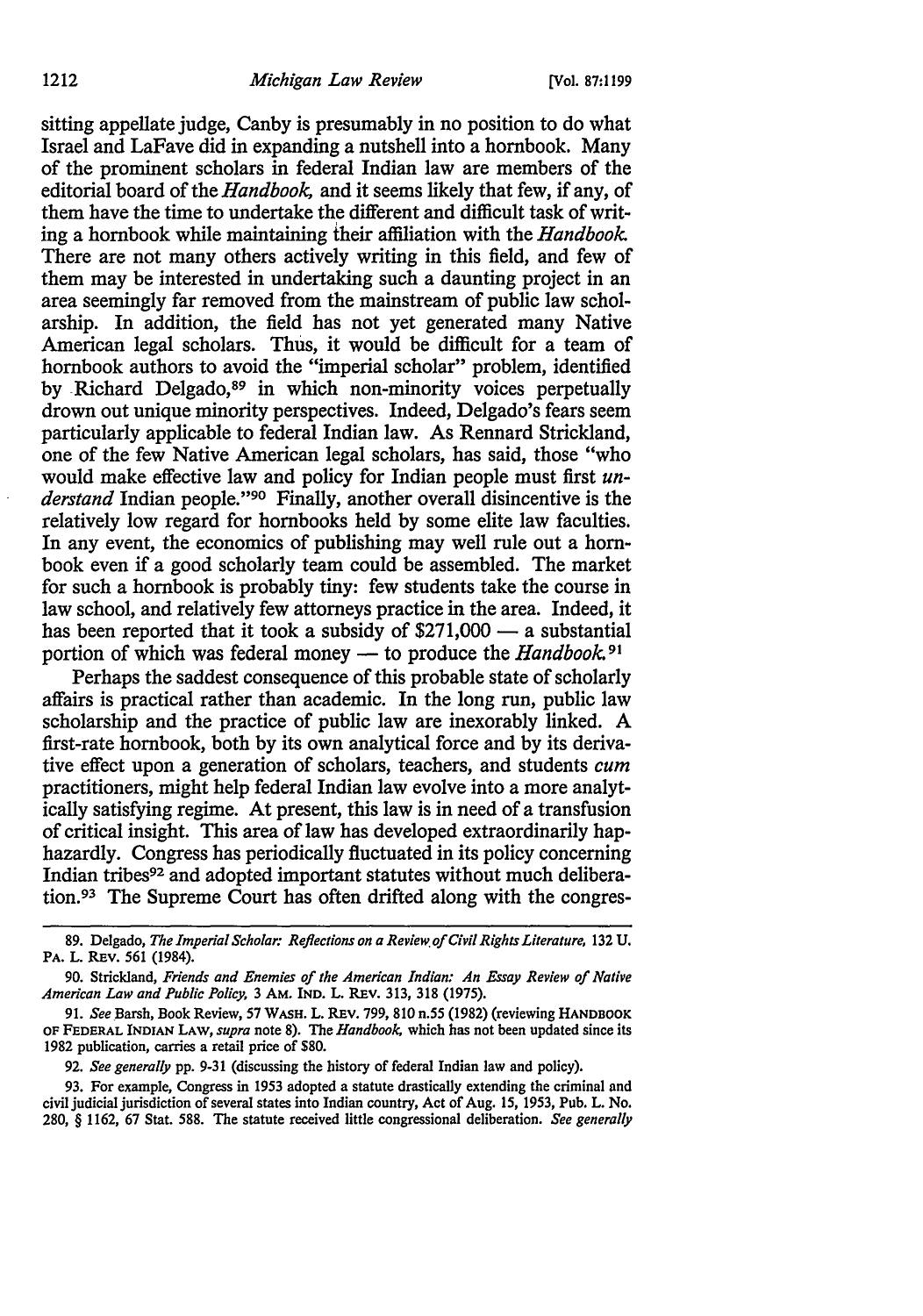sional tide.<sup>94</sup> Nonetheless, the Court's meanderings are reflected only tangentially in its opinions: it apparently has never directly overruled a precedent involving federal Indian law.95 The Court's decisions have simply piled up one on top of the other, leading commentators to bemoan "the Court's lack of consistency and predictability."<sup>96</sup>

Goldberg, *Public Law 280: The Limits of State Jurisdiction over Reservation Indians,* 22 UCLA L. REV. 535 (1975).

94. The Court has attributed to Congress a "plenary power" over Indian affairs and has never struck down as unconstitutional a federal statute regulating tribes. *See generally* Newton, *supra* note 46. For example, the Court decided United States v. Sandoval, 231 U.S. 28 (1913), during the period in which federal policy was to break up tribal landholding and encourage individual Indians to hold property and adopt white ways. The issue in that case was whether a federal law making it a crime to introduce liquor into Indian country applied to the New Mexico Pueblos. The answer turned on whether their lands were "Indian country" subject to the authority of Congress. Unlike most Indian tribal lands, which American courts have conceptualized as held by the United States in trust for the tribes, the New Mexico Pueblos owned their lands communally in fee simple under grants from the Spanish government that were later confirmed by Congress. Despite this lack of any federal-tribal relationship based on land title, the Court held that the lands in question were subject to congressional authority because the Indians in question were a dependent Indian community. The Court stated in part:

The people of the pueblos, although sedentary rather than nomadic in their inclinations, and disposed to peace and industry, are nevertheless Indians in race, customs, and domestic government. Always living in separate and isolated communities, adhering to primitive modes of life, largely influenced by superstition and feti[s]hism, and chiefly governed according to the crude customs inherited from their ancestors, they are essentially a simple, uninformed and inferior people. . .• [T]hey have been regarded and treated by the United States as requiring special consideration and protection, like other Indian communities ....

With one accord the reports of the superintendents charged with guarding their interests show that they are dependent upon the fostering care and protection of the Government, like reservation Indians in general; that, although industrially superior, they are intellectually and morally inferior to many of them; and that they are easy victims to the evils and debasing influence of intoxicants. . . .

[It] is not necessary to dwell specially upon the legal status of this people under either Spanish or Mexican rule, for whether Indian communities within the limits of the United States may be subjected to its guardianship and protection as dependent wards turns upon other considerations. Not only does the Constitution expressly authorize Congress to regulate commerce with the Indian tribes, but long continued legislative and executive usage and an unbroken current of judicial decisions have attributed to the United States as a superior and civilized nation the power and the duty of exercising a fostering care and protection over all dependent Indian communities within its borders •••. "It is for [Congress], and not for the courts, to determine when the true interests of the Indian require his release from such condition of tutelage."

231 U.S. at 39, 40-41, 45-46 *(quoting* Tiger v. Western Investment Co., 221 U.S. 286, 315 (1911)) (citation omitted).

95. This observation, consistent with that of others who teach federal Indian law courses, is difficult to document, both because of the nuances associated with judging what constitutes the "overruling" of precedent, and the enormity of examining all of the Court's federal Indian law cases (for one thing, what is "federal Indian law" is debatable at the margin). In any event, no federal Indian law decision leaps out upon a perusal of the lists of overruling decisions provided in Congressional Research Service, Library of Congress, Constitution of the United States 1789- 97 (1973) and S332-33 (1980 Supp). To be sure, there are instances in which later cases deviate from precedent and admit as much. *See, e.g.,* United States v. Sioux Nation of Indians, 448 U.S. 371, 411-15 (1980) (cutting back on the implications of Lone Wolf v. Hitchcock, 187 U.S. 553 (1903), discussed *supra* in text accompanying notes 69-70).

96. Pelcyger, Justices and Indians: Back to Basics, 62 ORE. L. REV. 29, 30 (1983); see, e.g., Barsh, *The Omen: Three Affiliated Tribes v. Moe and the Future of Tribal Self-Government, 5*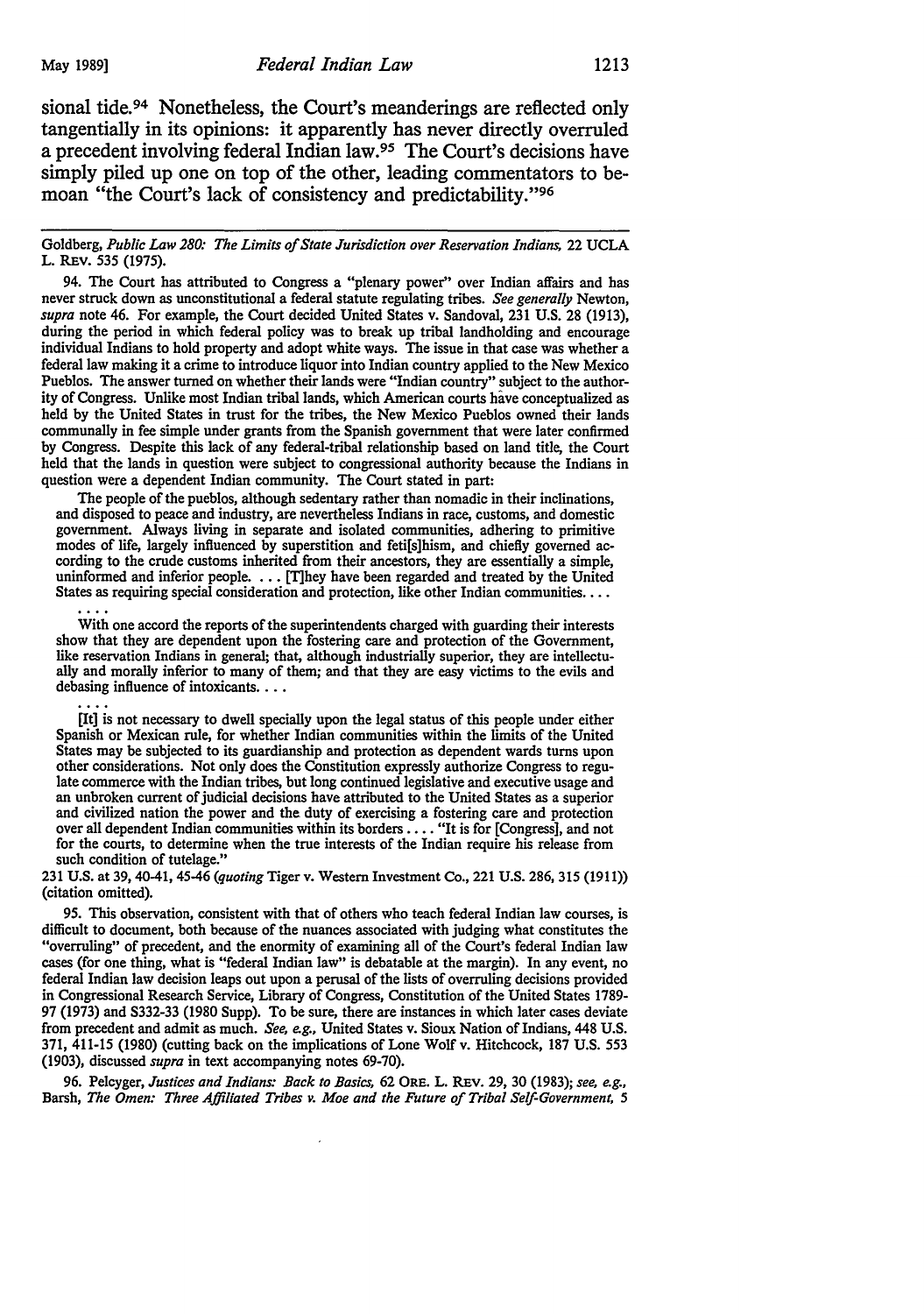The Court's rudderless course is understandable. As Russel Barsh has noted:

[J]udges and lawyers share an education that excludes mature consideration of tribal government. Few law textbooks in general use accord Indian law serious treatment. Ignorance is a powerful helpmate of confusion. In an appeal in which the advocates and judges have only briefly investigated an unfamiliar topic, we can expect what is in fact in evidence in the Supreme Court record: abused precedents, citations to inconsistent chains of precedent, essential cases and statutes overlooked, significant social and economic facts disregarded. *91* 

My own experiences lend force to Barsh's assertions. Neither I nor, so far as I know, any other of the Supreme Court clerks during the 1979 Term had taken a course in federal Indian law.98 Nonetheless, we were called upon to help with several major decisions.<sup>99</sup> Upon reconsideration, those decisions of the 1979 Term, like so many others in this field, embody only an illusion of coherence  $-$  and a frail one at that, since my students have little difficulty seeing through it. Yet, because I do not question the good faith of the Justices, the illusion may well amount to an unintentional — and therefore all the more pernicious — self-delusion. A first-rate hornbook, and the scholarship it could provoke, might expose this illusion and illuminate the essence of the controversies in this area.

For the present, we have a growing wave of thoughtful law review writing, an excellent nutshell, and a useful treatise. Although these are more tools than have ever before been available, they alone surely cannot remake the field. But Native Americans, and their tribes, are not going away, and neither will the controversies of federal Indian law. It remains to be seen whether legal academia responds to the challenge. The highest ideals of the academy support making the effort, of course, but the practicalities of the scholarly and economic marketplaces are extraordinary impediments. Until federal Indian law is seen as an important area of public law rather than an esoteric backwater, few new scholars will have the practical incentive to enter the field. And any enhanced scholarly status for federal Indian law is unlikely to develop without a recognition that insights in this area may cast light on some fundamental general problems of American public

AM. INDIAN L. REV. 1, 1 (1977); Clinton, *State Power over Indian Reservations: A Critical Comment on the Burger Court Doctrine, 26 S.D. L. REV. 434, 439-40 (1981).* 

<sup>97.</sup> Barsh, *supra* note 96, at 56-57.

<sup>98.</sup> I do not mean to overstate this limitation. Fonner Supreme Court clerks are notorious for overestimating their value to the Court. My point is simply that there probably is no area of law that routinely comes before the Supreme Court in which law clerks are of less potential assistance to the Justices.

<sup>99.</sup> *See* United States v. Sioux Nation of Indians, 448 U.S. 371 (1980); Central Machinery Co. v. Arizona State Tax Commission, 448 U.S. 160 (1980); White Mountain Apache Tribe v. Bracker, 448 U.S. 136 (1980); Washington v. Confederated Tribes of the Colville Indian Reservation, 447 U.S. 134 (1980); United States v. Mitchell, 445 U.S. 535 (1980).